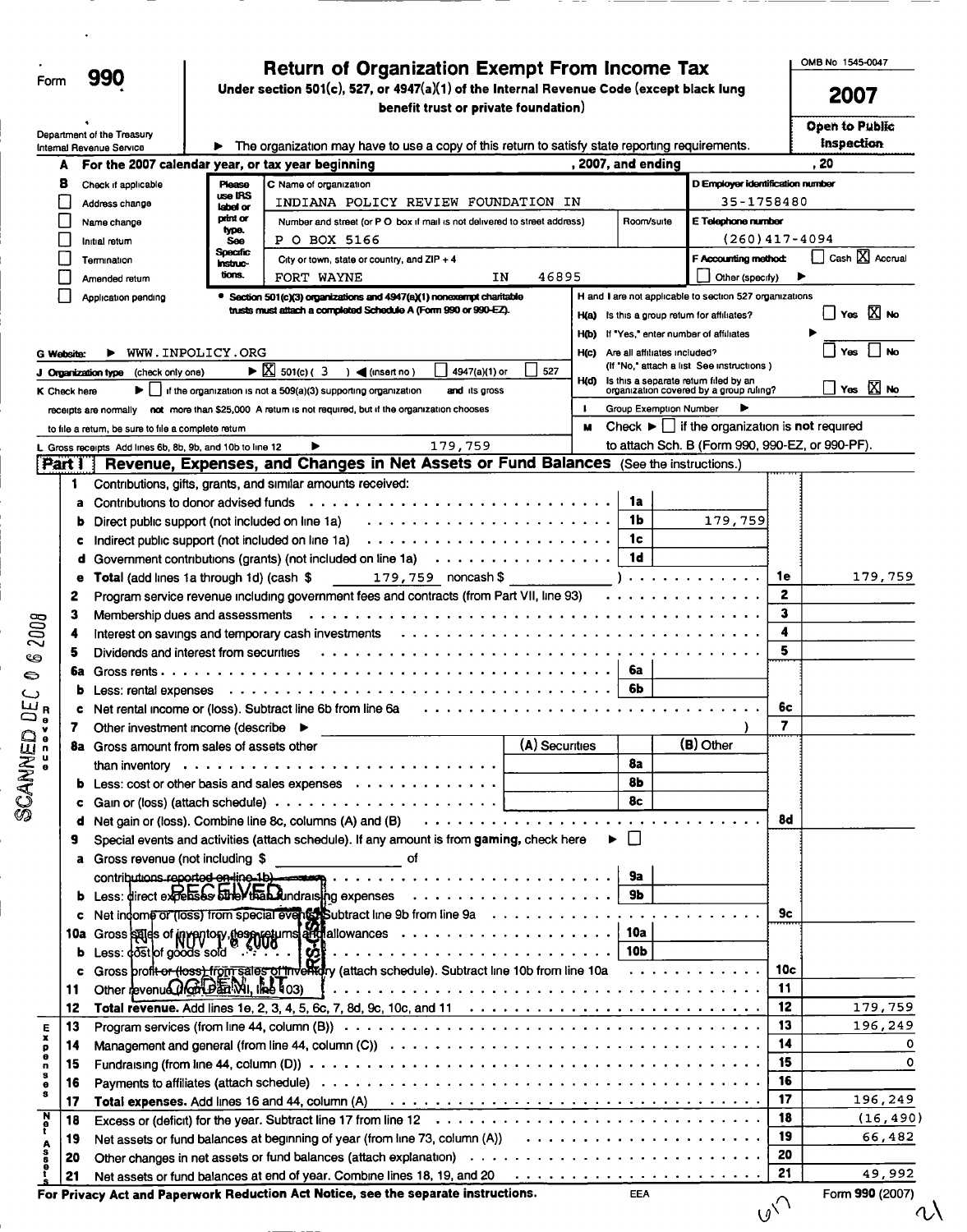#### Form990 ( 2007) INDIANA POLICY REVIEW FOUNDATION IN 35-1758480 Paget

|    | Functional Expenses organizations and section 4947(a)(1) nonexempt charitable trusts but optional for others. (See the instructions.)<br>Do not include amounts reported on line<br>6b, 8b, 9b, 10b, or 16 of Part I. |                 | (A) Total | (B) Program<br>services | (C) Management<br>and general | (D) Fundraising |
|----|-----------------------------------------------------------------------------------------------------------------------------------------------------------------------------------------------------------------------|-----------------|-----------|-------------------------|-------------------------------|-----------------|
|    | 22 a Grants paid from donor advised funds (attach schedule)                                                                                                                                                           |                 |           |                         |                               |                 |
|    |                                                                                                                                                                                                                       |                 |           |                         |                               |                 |
|    | $(cash $$ $on cash $$<br>$\Box$<br>If this amount includes foreign grants, check here                                                                                                                                 | 22a             |           |                         |                               |                 |
|    |                                                                                                                                                                                                                       |                 |           |                         |                               |                 |
|    | 22 b Other grants and allocations (attach schedule)                                                                                                                                                                   |                 |           |                         |                               |                 |
|    | $(cash $$ noncash \$<br>$\Box$<br>If this amount includes foreign grants, check here<br>ы                                                                                                                             | 22 <sub>b</sub> |           |                         |                               |                 |
| 23 | Specific assistance to individuals (attach                                                                                                                                                                            |                 |           |                         |                               |                 |
|    |                                                                                                                                                                                                                       | 23              |           |                         |                               |                 |
| 24 | Benefits paid to or for members (attach                                                                                                                                                                               |                 |           |                         |                               |                 |
|    |                                                                                                                                                                                                                       | 24              |           |                         |                               |                 |
|    | 25 a Compensation of current officers, directors,                                                                                                                                                                     |                 |           |                         |                               |                 |
|    | key employees, etc. listed in Part V-A                                                                                                                                                                                | 25a             | 114,362   | 114,362                 |                               |                 |
|    | <b>b</b> Compensation of former officers, directors,                                                                                                                                                                  |                 |           |                         |                               |                 |
|    | key employees, etc. listed in Part V-B                                                                                                                                                                                | 25Ь             |           |                         |                               |                 |
|    | c Compensation and other distributions, not                                                                                                                                                                           |                 |           |                         |                               |                 |
|    | included above, to disqualified persons (as                                                                                                                                                                           |                 |           |                         |                               |                 |
|    | defined under section 4958(f)(1)) and persons                                                                                                                                                                         |                 |           |                         |                               |                 |
|    | described in section $4958(c)(3)(B) \cdot \cdot \cdot \cdot \cdot \cdot \cdot \cdot \cdot \cdot$                                                                                                                      | 25c             |           |                         |                               |                 |
| 26 | Salaries and wages of employees not included                                                                                                                                                                          |                 |           |                         |                               |                 |
|    | on lines 25a, b, and c $\ldots$                                                                                                                                                                                       | 26              |           |                         |                               |                 |
| 27 | Pension plan contributions not included on                                                                                                                                                                            |                 |           |                         |                               |                 |
|    | lines 25a, b, and $c \ldots$                                                                                                                                                                                          | 27              |           |                         |                               |                 |
| 28 | Employee benefits not included on lines                                                                                                                                                                               |                 |           |                         |                               |                 |
|    |                                                                                                                                                                                                                       | 28              |           |                         |                               |                 |
| 29 |                                                                                                                                                                                                                       | 29              | 7,339     | 7,339                   |                               |                 |
| 30 | Professional fundraising fees                                                                                                                                                                                         | 30              |           |                         |                               |                 |
| 31 |                                                                                                                                                                                                                       | 31              | 1,340     | 1,340                   |                               |                 |
| 32 |                                                                                                                                                                                                                       | 32              |           |                         |                               |                 |
| 33 |                                                                                                                                                                                                                       | 33              | 1,050     | 1,050                   |                               |                 |
| 34 |                                                                                                                                                                                                                       | 34              | 4,254     | 4,254                   |                               |                 |
| 35 | Postage and shipping                                                                                                                                                                                                  | 35              | 1,093     | 1,093                   |                               |                 |
| 36 |                                                                                                                                                                                                                       | 36              | 100       | 100                     |                               |                 |
| 37 | Equipment rental and maintenance                                                                                                                                                                                      | 37              | 146       | 146                     |                               |                 |
| 38 | Printing and publications $\cdots$ , $\cdots$ , $\cdots$ , $\cdots$ , $\cdots$ , $\cdots$                                                                                                                             | 38              | 27,226    | 27.2261                 |                               |                 |
| 39 |                                                                                                                                                                                                                       | 39              | 7,495     | 7,495                   |                               |                 |
| 40 | Conferences, conventions, and meetings                                                                                                                                                                                | 40              |           |                         |                               |                 |
| 41 |                                                                                                                                                                                                                       | 41              | 142       | 142                     |                               |                 |
| 42 | 4562<br>Depreciation, depletion, etc (attach schedule).                                                                                                                                                               | 42              | 896       | 896                     |                               |                 |
| 43 | Other expenses not covered above (itemize):                                                                                                                                                                           |                 |           |                         |                               |                 |
| a  | PROPERTY TAXES                                                                                                                                                                                                        | 43a             | 96        | 96                      |                               |                 |
|    | EDUCATION RESEARCH COST                                                                                                                                                                                               | 43b             | 30,703    | 30,703                  |                               |                 |
|    | FILING FEES                                                                                                                                                                                                           | 43с             |           |                         |                               |                 |
|    |                                                                                                                                                                                                                       | 43d             |           |                         |                               |                 |
|    |                                                                                                                                                                                                                       | 43e             |           |                         |                               |                 |
|    |                                                                                                                                                                                                                       | 43f             |           |                         |                               |                 |
|    |                                                                                                                                                                                                                       | 43g             |           |                         |                               |                 |
| 44 | Total functional expenses. Add lines 22a                                                                                                                                                                              |                 |           |                         |                               |                 |
|    | through 43g (Organizations completing                                                                                                                                                                                 |                 |           |                         |                               |                 |
|    | columns (B)-(D), carry these totals to lines                                                                                                                                                                          |                 |           |                         |                               |                 |
|    |                                                                                                                                                                                                                       | 44              | 196,249   | 196, 249                | 0                             |                 |
|    | Joint Costs. Check $\blacktriangleright$   if you are following SOP 98-2.                                                                                                                                             |                 |           |                         |                               |                 |

(iii) the amount allocated to Management and general \$ <br>EEA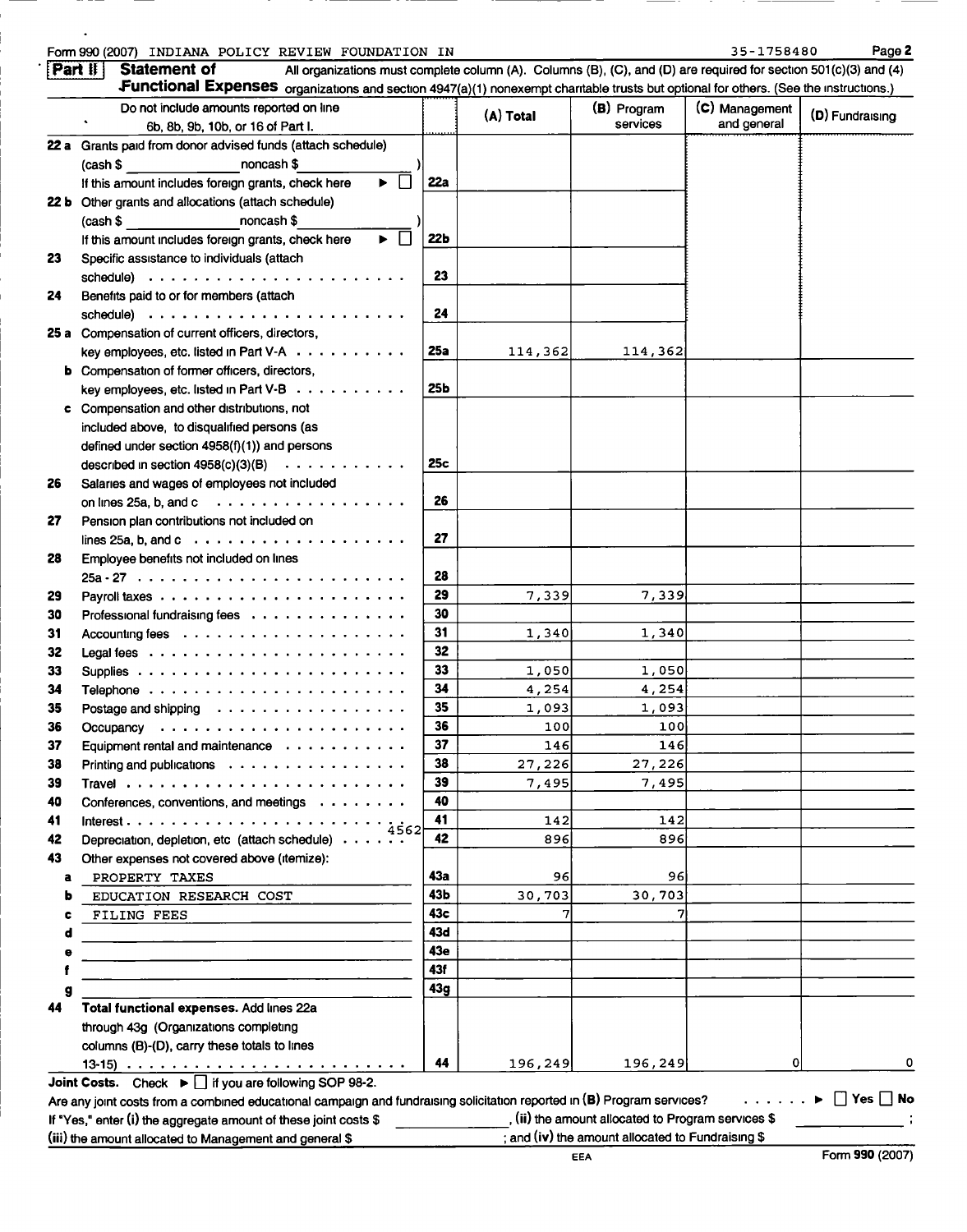|   | Form 990 (2007) INDIANA POLICY REVIEW FOUNDATION IN                                                                                | 35-1758480 |                                                      | Page 3          |
|---|------------------------------------------------------------------------------------------------------------------------------------|------------|------------------------------------------------------|-----------------|
|   | Statement of Program Service Accomplishments (See the instructions.)<br>FPart III                                                  |            |                                                      |                 |
|   | Form 990 is available for public inspection and, for some people, serves as the primary or sole source of information about a      |            |                                                      |                 |
|   | particular organization. How the public perceives an organization in such cases may be determined by the information presented     |            |                                                      |                 |
|   | on its return Therefore, please make sure the return is complete and accurate and fully describes, in Part III, the organization's |            |                                                      |                 |
|   | programs and accomplishments.                                                                                                      |            |                                                      |                 |
|   | What is the organization's primary exempt purpose? > EDUCATION                                                                     |            | <b>Program Service</b>                               |                 |
|   | All organizations must describe their exempt purpose achievements in a clear and concise manner. State the number                  |            | <b>Expenses</b><br>Required for 501(c)(3) and        |                 |
|   | of clients served, publications issued, etc. Discuss achievements that are not measurable. (Section 501(c)(3) and (4)              |            | (4) orgs, and 4947(a)(1)<br>trusts, but optional for |                 |
|   | organizations and 4947(a)(1) nonexempt charitable trusts must also enter the amount of grants and allocations to others.)          |            | others )                                             |                 |
| a | See SERVICES                                                                                                                       |            |                                                      |                 |
|   |                                                                                                                                    |            |                                                      |                 |
|   |                                                                                                                                    |            |                                                      |                 |
|   |                                                                                                                                    |            |                                                      |                 |
|   |                                                                                                                                    |            |                                                      |                 |
|   |                                                                                                                                    |            |                                                      |                 |
|   | (Grants and allocations \$<br>) If this amount includes foreign grants, check here                                                 | ▶ │ │      |                                                      |                 |
|   |                                                                                                                                    |            |                                                      |                 |
|   |                                                                                                                                    |            |                                                      |                 |
|   |                                                                                                                                    |            |                                                      |                 |
|   |                                                                                                                                    |            |                                                      |                 |
|   |                                                                                                                                    |            |                                                      |                 |
|   |                                                                                                                                    |            |                                                      |                 |
|   | (Grants and allocations \$<br>) If this amount includes foreign grants, check here                                                 | ▶ │ │      |                                                      |                 |
| c |                                                                                                                                    |            |                                                      |                 |
|   |                                                                                                                                    |            |                                                      |                 |
|   |                                                                                                                                    |            |                                                      |                 |
|   |                                                                                                                                    |            |                                                      |                 |
|   |                                                                                                                                    |            |                                                      |                 |
|   |                                                                                                                                    |            |                                                      |                 |
|   | (Grants and allocations \$<br>) If this amount includes foreign grants, check here                                                 | ▶ │        |                                                      |                 |
| d |                                                                                                                                    |            |                                                      |                 |
|   |                                                                                                                                    |            |                                                      |                 |
|   |                                                                                                                                    |            |                                                      |                 |
|   |                                                                                                                                    |            |                                                      |                 |
|   |                                                                                                                                    |            |                                                      |                 |
|   |                                                                                                                                    |            |                                                      |                 |
|   | If this amount includes foreign grants, check here<br>(Grants and allocations \$                                                   | ▶ │ │      |                                                      |                 |
|   | e Other program services (attach schedule)                                                                                         |            |                                                      |                 |
|   | (Grants and allocations \$<br>) If this amount includes foreign grants, check here                                                 | ▶          |                                                      |                 |
|   | f Total of Program Service Expenses (should equal line 44, column (B), Program services)<br>. <b>.</b>                             |            |                                                      |                 |
|   | EEA                                                                                                                                |            |                                                      | Form 990 (2007) |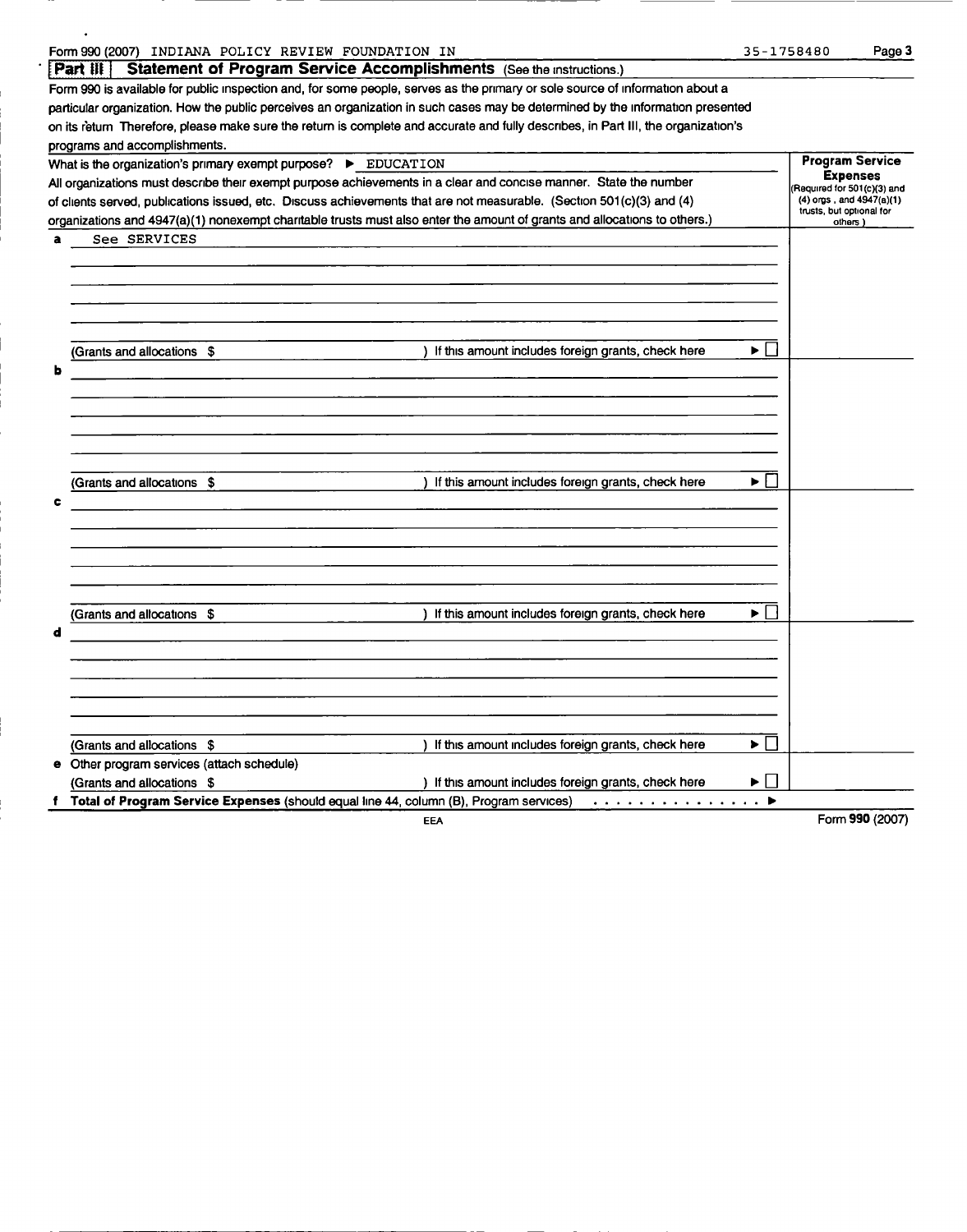| Form 990 (2007)<br>INDIANA<br>FOUNDATION IN<br>POLICY<br>REVIEW | 1758480<br>. | Page 4 |
|-----------------------------------------------------------------|--------------|--------|
| $"$ Dart $W$<br>Ralance Sheets<br>: /Soo the instructions )     |              |        |

 $\cdot$ 

| . .<br>ж |  |  | -1758480 |  |  |  |  |  |  |  |
|----------|--|--|----------|--|--|--|--|--|--|--|
|----------|--|--|----------|--|--|--|--|--|--|--|

|                         | i Lett ta<br>Note: | <b>DataINE SHEELS</b> (See the instructions.)<br>Where required, attached schedules and amounts within the description                                                                                                         | (A)               |            | (B)              |
|-------------------------|--------------------|--------------------------------------------------------------------------------------------------------------------------------------------------------------------------------------------------------------------------------|-------------------|------------|------------------|
|                         |                    | column should be for end-of-year amounts only.                                                                                                                                                                                 | Beginning of year |            | End of year      |
|                         | 45                 |                                                                                                                                                                                                                                | 20,628            | 45         | 22,243           |
|                         | 46                 |                                                                                                                                                                                                                                |                   | 46         |                  |
|                         |                    |                                                                                                                                                                                                                                |                   |            |                  |
|                         |                    | 47 a Accounts receivable $\ldots \ldots \ldots \ldots \ldots$                                                                                                                                                                  |                   |            |                  |
|                         |                    | <b>b</b> Less. allowance for doubtful accounts<br>47b                                                                                                                                                                          |                   | 47c        |                  |
|                         |                    |                                                                                                                                                                                                                                |                   |            |                  |
|                         |                    | 30,000                                                                                                                                                                                                                         |                   |            |                  |
|                         |                    | <b>b</b> Less: allowance for doubtful accounts $\ldots \ldots \ldots$   48b                                                                                                                                                    | 47,500 48c        |            | 30,000           |
|                         | 49                 |                                                                                                                                                                                                                                |                   | 49         |                  |
|                         |                    | 50 a Receivables from current and former officers, directors, trustees, and                                                                                                                                                    |                   |            |                  |
|                         |                    |                                                                                                                                                                                                                                |                   | <b>50a</b> |                  |
| A                       |                    | <b>b</b> Receivables from other disqualified persons (as defined under section                                                                                                                                                 |                   |            |                  |
| s                       |                    | $4958(f)(1)$ and persons described in section $4958(c)(3)(B)$ (attach schedule) $\cdots$                                                                                                                                       |                   | 50b        |                  |
| s                       |                    | 51 a Other notes and loans receivable (attach                                                                                                                                                                                  |                   |            |                  |
| e                       |                    | schedule) $\ldots \ldots \ldots \ldots \ldots \ldots \ldots$ 51a                                                                                                                                                               |                   |            |                  |
| t                       |                    | <b>b</b> Less allowance for doubtful accounts $\ldots \ldots \ldots$ 51b                                                                                                                                                       |                   | 51c        |                  |
| s                       | 52                 | Inventories for sale or use education of the contract of the contract of the contract of the contract of the contract of the contract of the contract of the contract of the contract of the contract of the contract of the c |                   | 52         |                  |
|                         | 53                 |                                                                                                                                                                                                                                |                   | 53         |                  |
|                         |                    | 54 a Investments - publicly-traded securities ▶ □ Cost □ FMV                                                                                                                                                                   |                   | 54a        |                  |
|                         |                    | <b>b</b> Investments - other securities (attach schedule) $\ldots \ldots \blacktriangleright \Box$ Cost $\Box$ FMV                                                                                                             |                   | 54b        |                  |
|                         |                    | 55 a Investments - land, buildings, and                                                                                                                                                                                        |                   |            |                  |
|                         |                    |                                                                                                                                                                                                                                |                   |            |                  |
|                         |                    | <b>b</b> Less: accumulated depreciation (attach                                                                                                                                                                                |                   |            |                  |
|                         |                    | schedule) $\ldots \ldots \ldots \ldots \ldots \ldots \ldots$ 55b                                                                                                                                                               |                   | 55c        |                  |
|                         | 56                 |                                                                                                                                                                                                                                |                   | 56         |                  |
|                         |                    | 57 a Land, buildings, and equipment basis $\ldots \ldots \ldots$ 57a<br>4,751                                                                                                                                                  |                   |            |                  |
|                         |                    | <b>b</b> Less: accumulated depreciation (attach                                                                                                                                                                                |                   |            |                  |
|                         |                    | STM116<br>57b<br>1,614                                                                                                                                                                                                         | $4,033$ 57c       |            | 3,137            |
|                         | 58                 | Other assets, including program-related investments                                                                                                                                                                            |                   |            |                  |
|                         |                    | (describe                                                                                                                                                                                                                      |                   | 58         |                  |
|                         | 59                 | Total assets (must equal line 74). Add lines 45 through 58                                                                                                                                                                     | 72,161            | 59         | 55,380           |
|                         | 60                 |                                                                                                                                                                                                                                | 5,679             | 60         | 5,389            |
|                         | 61                 |                                                                                                                                                                                                                                |                   | 61         |                  |
|                         |                    |                                                                                                                                                                                                                                |                   | 62         |                  |
| a<br>ь                  | 62                 |                                                                                                                                                                                                                                |                   |            |                  |
|                         | 63                 | Loans from officers, directors, trustees, and key employees (attach                                                                                                                                                            |                   | 63         |                  |
|                         |                    |                                                                                                                                                                                                                                |                   |            |                  |
| t                       |                    |                                                                                                                                                                                                                                |                   | 64a        |                  |
| j                       | b                  | Mortgages and other notes payable (attach schedule)                                                                                                                                                                            |                   | 64b        |                  |
| ۰                       | 65                 | Other liabilities (describe ▶                                                                                                                                                                                                  |                   | 65         |                  |
| s                       | 66                 |                                                                                                                                                                                                                                | 5,679             | 66         | 5,389            |
|                         |                    | Organizations that follow SFAS 117, check here $\blacktriangleright$ and complete lines                                                                                                                                        |                   |            |                  |
|                         |                    | 67 through 69 and lines 73 and 74.                                                                                                                                                                                             |                   |            |                  |
|                         | 67                 |                                                                                                                                                                                                                                |                   | 67         |                  |
| N F<br>е<br>u           | 68                 |                                                                                                                                                                                                                                |                   | 68         |                  |
| t<br>n                  | 69                 |                                                                                                                                                                                                                                |                   | 69         |                  |
| d                       |                    | Organizations that do not follow SFAS 117, check here $\blacktriangleright \boxtimes$ and                                                                                                                                      |                   |            |                  |
| A<br>в<br>s             |                    | complete lines 70 through 74.                                                                                                                                                                                                  |                   |            |                  |
| s<br>а                  | 70                 |                                                                                                                                                                                                                                | οI                | 70         | 0                |
| e<br>t<br>а             | 71                 | .<br>Paid-in or capital surplus, or land, building, and equipment fund                                                                                                                                                         | οI                | 71         | 0                |
| s<br>n                  | 72                 | Retained earnings, endowment, accumulated income, or other funds<br>$\begin{array}{cccccccccccccc} . & . & . & . & . & . & . \end{array}$                                                                                      | 66,482            | 72         | 49,992           |
| c                       | 73                 | Total net assets or fund balances. Add lines 67 through 69 or lines                                                                                                                                                            |                   |            |                  |
| ۰<br>٠<br>r<br><b>S</b> |                    |                                                                                                                                                                                                                                |                   |            |                  |
|                         |                    | 70 through 72. (Column (A) must equal line 19 and column (B) must                                                                                                                                                              | 66,482 73         |            |                  |
|                         | 74                 | Total liabilities and net assets/fund balances. Add lines 66 and 73                                                                                                                                                            | 72,161            | 74         | 49,992<br>55,381 |
|                         |                    | EEA                                                                                                                                                                                                                            |                   |            | Form 990 (2007)  |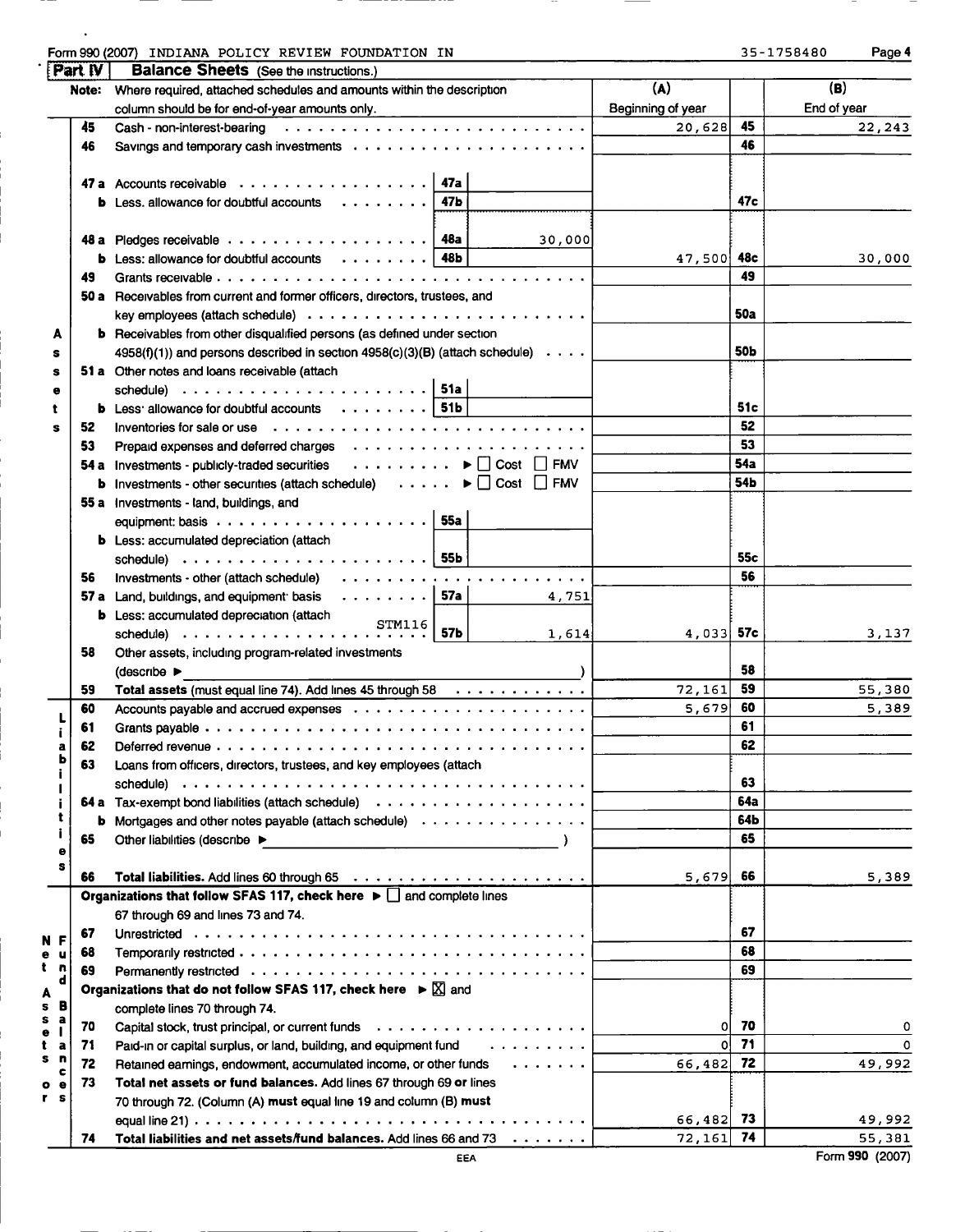|    | Form 990 (2007) INDIANA POLICY REVIEW FOUNDATION IN                                                                                                                                                                            |                                    |           |                                         |                                        | 35-1758480         | Page 5                                             |
|----|--------------------------------------------------------------------------------------------------------------------------------------------------------------------------------------------------------------------------------|------------------------------------|-----------|-----------------------------------------|----------------------------------------|--------------------|----------------------------------------------------|
|    | Reconciliation of Revenue per Audited Financial Statements With Revenue per Return (See the<br> Part IV-A                                                                                                                      |                                    |           |                                         |                                        |                    |                                                    |
|    | $\bullet$<br>instructions)                                                                                                                                                                                                     |                                    |           |                                         |                                        |                    |                                                    |
| a  | Total revenue, gains, and other support per audited financial statements $\cdots$ , $\cdots$ , $\cdots$ , $\cdots$ , $\cdots$                                                                                                  |                                    |           |                                         |                                        | $a \overline{N/A}$ |                                                    |
| b  | `Amounts included on line a but not on Part I, line 12:                                                                                                                                                                        |                                    |           |                                         |                                        |                    |                                                    |
| 1  |                                                                                                                                                                                                                                |                                    | <b>b1</b> |                                         |                                        |                    |                                                    |
| z  |                                                                                                                                                                                                                                |                                    | Ь2        |                                         |                                        |                    |                                                    |
| з  |                                                                                                                                                                                                                                |                                    | Ь3        |                                         |                                        |                    |                                                    |
|    | Other (specify):<br><u> 1989 - Johann Barn, mars et al. (b. 1989)</u>                                                                                                                                                          |                                    |           |                                         |                                        |                    |                                                    |
|    |                                                                                                                                                                                                                                |                                    | Ь4        |                                         |                                        |                    |                                                    |
|    | Add lines <b>b1</b> through <b>b4</b>                                                                                                                                                                                          |                                    |           |                                         | ь                                      |                    |                                                    |
| c  | Subtract line <b>b</b> from line a                                                                                                                                                                                             |                                    |           |                                         | c                                      |                    |                                                    |
| d  | Amounts included on Part I, line 12, but not on line a:                                                                                                                                                                        |                                    |           |                                         |                                        |                    |                                                    |
| 1  | Investment expenses not included on Part I, line $6b$                                                                                                                                                                          |                                    | d1        |                                         |                                        |                    |                                                    |
| z  | Other (specify):<br><u> 1989 - Johann Harry Barn, mars an t-Amerikaansk kommunister (</u>                                                                                                                                      |                                    |           |                                         |                                        |                    |                                                    |
|    | <u> 1990 - John Alexandri, matematik a</u>                                                                                                                                                                                     |                                    | d2        |                                         |                                        |                    |                                                    |
|    |                                                                                                                                                                                                                                |                                    |           |                                         | d                                      |                    |                                                    |
| е  |                                                                                                                                                                                                                                |                                    |           |                                         | ė                                      |                    |                                                    |
|    | Part IV-B Reconciliation of Expenses per Audited Financial Statements With Expenses per Return                                                                                                                                 |                                    |           |                                         |                                        |                    |                                                    |
| a  | Total expenses and losses per audited financial statements (all cases of contained a series and series and series of the financial statements (all cases of contained a series of the series of the series of the series of th |                                    |           |                                         |                                        | a $N/A$            |                                                    |
| ь  | Amounts included on line a but not on Part I, line 17:                                                                                                                                                                         |                                    |           |                                         |                                        |                    |                                                    |
| 1. | Donated services and use of facilities $\cdots \cdots \cdots \cdots \cdots$                                                                                                                                                    |                                    | ы.        |                                         |                                        |                    |                                                    |
| z  | Prior year adjustments reported on Part I, line 20                                                                                                                                                                             |                                    | <b>b2</b> |                                         |                                        |                    |                                                    |
| з  |                                                                                                                                                                                                                                |                                    | ь3        |                                         |                                        |                    |                                                    |
|    | Other (specify):<br><u> 1989 - Johann Harry Harry Harry Harry Harry Harry Harry Harry Harry Harry Harry Harry Harry Harry Harry Harry</u>                                                                                      |                                    |           |                                         |                                        |                    |                                                    |
|    |                                                                                                                                                                                                                                |                                    | Ь4        |                                         |                                        |                    |                                                    |
|    | Add lines <b>b1</b> through <b>b4</b>                                                                                                                                                                                          |                                    |           |                                         | ь                                      |                    |                                                    |
| c  | Subtract line <b>b</b> from line a                                                                                                                                                                                             |                                    |           |                                         | c                                      |                    |                                                    |
| d  | Amounts included on Part I, line 17, but not on line a:                                                                                                                                                                        |                                    |           |                                         |                                        |                    |                                                    |
| 1. | Investment expenses not included on Part I, line 6b                                                                                                                                                                            |                                    | d1        |                                         |                                        |                    |                                                    |
|    | 2 Other (specify)<br><u> 1989 - Johann Barbara, martin amerikan basal dan berasal dalam basal dalam basal dalam basal dalam basal dala</u>                                                                                     |                                    |           |                                         |                                        |                    |                                                    |
|    |                                                                                                                                                                                                                                |                                    | d2        |                                         |                                        |                    |                                                    |
|    | Add lines <b>d1</b> and <b>d2</b>                                                                                                                                                                                              |                                    |           |                                         | d                                      |                    |                                                    |
|    | Total expenses (Part I, line 17) Add lines c and d intervention of the set of the system of the system of the system of the system of the system of the system of the system of the system of the system of the system of the  |                                    |           |                                         | e                                      |                    |                                                    |
|    | Current Officers, Directors, Trustees, and Key Employees (List each person who was an officer, director, trustee,<br>Part V-A I                                                                                                |                                    |           |                                         |                                        |                    |                                                    |
|    | or key employee at any time during the year even if they were not compensated.) (See the instructions.)                                                                                                                        |                                    |           |                                         | (D) Contributions to                   |                    |                                                    |
|    | (A) Name and address                                                                                                                                                                                                           | (B)<br>Title and average hours per |           | (C) Compensation<br>(If not paid, enter | employee benefit                       |                    | <b>(E)</b> Expense account<br>and other allowances |
|    |                                                                                                                                                                                                                                | week devoted to position           |           | $-0$ -)                                 | plans & deferred<br>compensation plans |                    |                                                    |
|    | T. CRAIG LADWIG                                                                                                                                                                                                                | EXECUTIVE DIR                      |           | STMA01                                  |                                        |                    |                                                    |
|    | PO BOX 5166<br>FORT WAYNE<br>ΙN                                                                                                                                                                                                | 46895<br>50                        |           | 93,600                                  |                                        | 20,762             | 0                                                  |
|    | BYRON LAMM                                                                                                                                                                                                                     | PRESIDENT                          |           |                                         |                                        |                    |                                                    |
|    | PO BOX 5166<br>FORT WAYNE<br>ΙN                                                                                                                                                                                                | 46895<br>10                        |           | 01                                      |                                        | 0                  | 0                                                  |
|    | CHARLES S. QUILHOT                                                                                                                                                                                                             | DIRECTOR                           |           |                                         |                                        |                    |                                                    |
|    | PO BOX 5166<br>FORT WAYNE<br>IN                                                                                                                                                                                                | 46895<br>0                         |           | 01                                      |                                        | 01                 | 0                                                  |
|    |                                                                                                                                                                                                                                |                                    |           |                                         |                                        |                    |                                                    |
|    |                                                                                                                                                                                                                                |                                    |           |                                         |                                        |                    |                                                    |
|    |                                                                                                                                                                                                                                |                                    |           |                                         |                                        |                    |                                                    |
|    |                                                                                                                                                                                                                                |                                    |           |                                         |                                        |                    |                                                    |
|    |                                                                                                                                                                                                                                |                                    |           |                                         |                                        |                    |                                                    |
|    |                                                                                                                                                                                                                                |                                    |           |                                         |                                        |                    |                                                    |
|    |                                                                                                                                                                                                                                |                                    |           |                                         |                                        |                    |                                                    |
|    |                                                                                                                                                                                                                                |                                    |           |                                         |                                        |                    |                                                    |
|    |                                                                                                                                                                                                                                |                                    |           |                                         |                                        |                    |                                                    |
|    |                                                                                                                                                                                                                                |                                    |           |                                         |                                        |                    |                                                    |
|    |                                                                                                                                                                                                                                |                                    |           |                                         |                                        |                    |                                                    |
|    |                                                                                                                                                                                                                                |                                    |           |                                         |                                        |                    |                                                    |
|    |                                                                                                                                                                                                                                |                                    |           |                                         |                                        |                    |                                                    |
|    |                                                                                                                                                                                                                                |                                    |           |                                         |                                        |                    |                                                    |
|    |                                                                                                                                                                                                                                | <b>EEA</b>                         |           |                                         |                                        |                    | Form 990 (2007)                                    |

 $-$ 

 $\sim 10^{-11}$ 

 $\ddot{\phantom{a}}$ 

 $-$ 

 $-$ 

 $\sim$ 

 $\overline{\phantom{a}}$ 

 $- - -$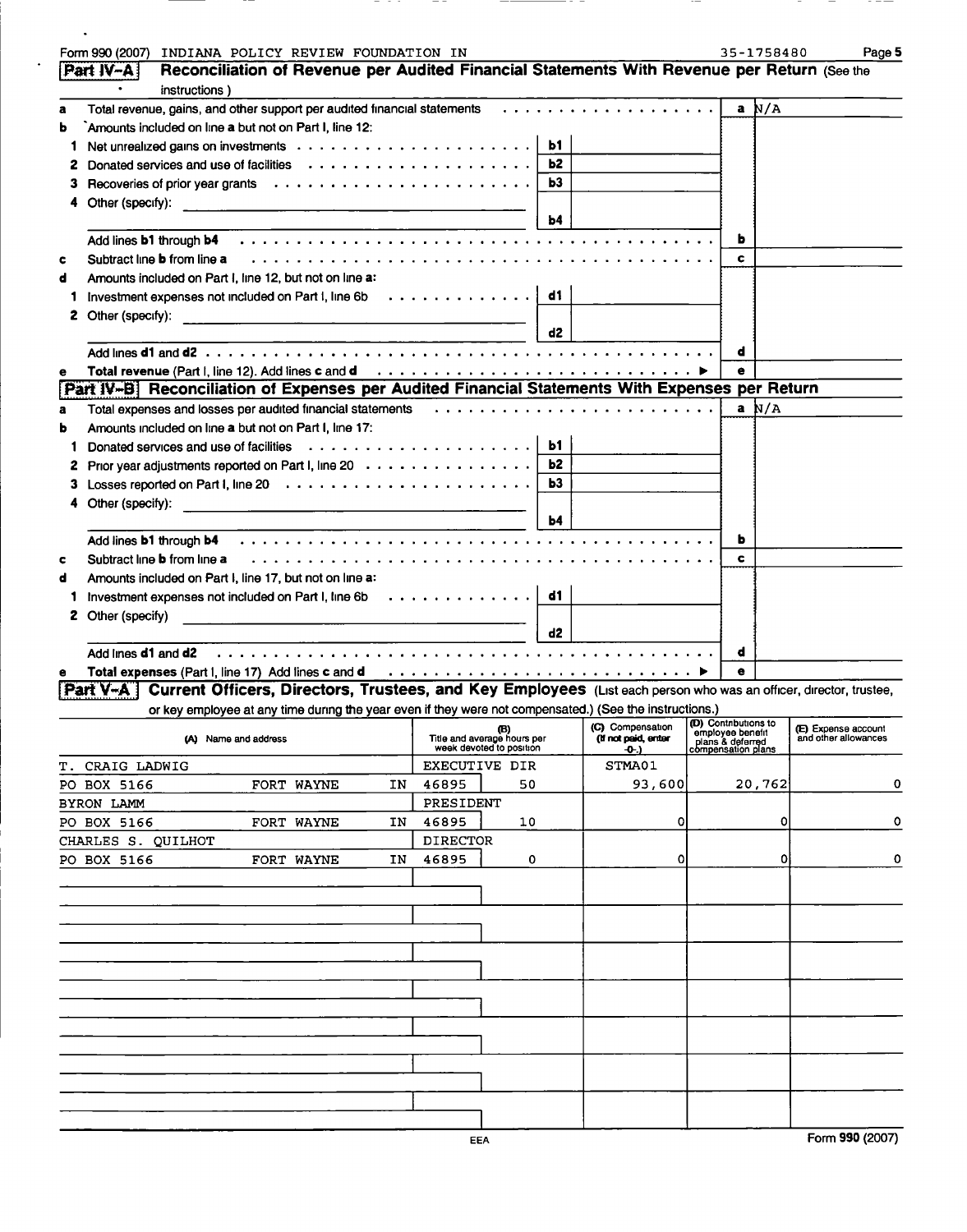|      | 35-1758480<br>Form 990 (2007) INDIANA POLICY REVIEW FOUNDATION IN                                                                                                                                                                                                                                                                                                                                                                                                         |     |      | Page 6 |
|------|---------------------------------------------------------------------------------------------------------------------------------------------------------------------------------------------------------------------------------------------------------------------------------------------------------------------------------------------------------------------------------------------------------------------------------------------------------------------------|-----|------|--------|
|      | Part V-A   Current Officers, Directors, Trustees, and Key Employees (continued)                                                                                                                                                                                                                                                                                                                                                                                           |     | Yes: | No     |
| 75 a | Enter the total number of officers, directors, and trustees permitted to vote on organization business at board                                                                                                                                                                                                                                                                                                                                                           |     |      |        |
|      | b Are any officers, directors, trustees, or key employees listed in Form 990, Part V-A, or highest compensated<br>employees listed in Schedule A, Part I, or highest compensated professional and other independent<br>contractors listed in Schedule A, Part II-A or II-B, related to each other through family or business<br>relationships? If "Yes," attach a statement that identifies the individuals and explains the relationship(s)                              | 75Ь |      | л      |
|      | Do any officers, directors, trustees, or key employees listed in Form 990, Part V-A, or highest<br>compensated employees listed in Schedule A, Part I, or highest compensated professional and other<br>independent contractors listed in Schedule A, Part II-A or II-B, receive compensation from any other<br>organizations, whether tax exempt or taxable, that are related to the organization? See the instructions for<br>the definition of "related organization." | 75с |      |        |
|      | If "Yes," attach a statement that includes the information described in the instructions.<br>d Does the organization have a written conflict of interest policy?                                                                                                                                                                                                                                                                                                          | 75d | x    |        |

 $\ddot{\phantom{a}}$ 

p

| Part V-B   Former Officers, Directors, Trustees, and Key Employees That Received Compensation or Other                               |
|--------------------------------------------------------------------------------------------------------------------------------------|
| <b>Benefits</b> (If any former officer, director, trustee, or key employee received compensation or other benefits (described below) |
| during the year, list that person below and enter the amount of compensation or other benefits in the appropriate column.            |
| See the instructions.)                                                                                                               |

| (A) Name and address | (B) Loans and Advances | (C) Compensation<br>(if not paid,<br>enter -0-) | (D) Contributions to<br>employee benefit<br>plans & deferred<br>compensation plans | (E) Expense<br>account and other<br>allowances |
|----------------------|------------------------|-------------------------------------------------|------------------------------------------------------------------------------------|------------------------------------------------|
|                      |                        |                                                 |                                                                                    |                                                |
|                      |                        |                                                 |                                                                                    |                                                |
|                      |                        |                                                 |                                                                                    |                                                |
|                      |                        |                                                 |                                                                                    |                                                |
|                      |                        |                                                 |                                                                                    |                                                |
|                      |                        |                                                 |                                                                                    |                                                |
|                      |                        |                                                 |                                                                                    |                                                |
|                      |                        |                                                 |                                                                                    |                                                |
|                      |                        |                                                 |                                                                                    |                                                |
|                      |                        |                                                 |                                                                                    |                                                |
| $\bullet$            |                        |                                                 |                                                                                    |                                                |
|                      |                        |                                                 |                                                                                    |                                                |
|                      |                        |                                                 |                                                                                    |                                                |
|                      |                        |                                                 |                                                                                    |                                                |
|                      |                        |                                                 |                                                                                    |                                                |
|                      |                        |                                                 |                                                                                    |                                                |
|                      |                        |                                                 |                                                                                    |                                                |
|                      |                        |                                                 |                                                                                    |                                                |
|                      |                        |                                                 |                                                                                    |                                                |
|                      |                        |                                                 |                                                                                    |                                                |

|      | <b>Other Information</b> (See the instructions.)<br>Part VI                                                                                                                                                                    |     | Yes             | No. |
|------|--------------------------------------------------------------------------------------------------------------------------------------------------------------------------------------------------------------------------------|-----|-----------------|-----|
| 76   | Did the organization make a change in its activities or methods of conducting activities? If "Yes," attach a                                                                                                                   |     |                 |     |
|      | detailed statement of each change enterpretation of the state of the state of the state of the state of the state of the state of the state of the state of the state of the state of the state of the state of the state of t | 76  |                 | х   |
| 77   | Were any changes made in the organizing or governing documents not reported to the IRS?                                                                                                                                        | 77  |                 | X   |
|      | If "Yes," attach a conformed copy of the changes.                                                                                                                                                                              |     |                 |     |
|      | 78 a Did the organization have unrelated business gross income of \$1,000 or more during the year covered by                                                                                                                   |     |                 |     |
|      |                                                                                                                                                                                                                                | 78a |                 | x   |
|      | <b>b</b> If "Yes," has it filed a tax return on Form 990-T for this year? $\ldots \ldots \ldots \ldots \ldots \ldots \ldots \ldots \ldots \ldots \ldots \ldots \ldots \mid$ 78b $N/A$                                          |     |                 |     |
| 79   | Was there a liquidation, dissolution, termination, or substantial contraction during the year? If "Yes," attach                                                                                                                |     |                 |     |
|      |                                                                                                                                                                                                                                | 79  |                 | x   |
|      | 80 a Is the organization related (other than by association with a statewide or nationwide organization) through                                                                                                               |     |                 |     |
|      | common membership, governing bodies, trustees, officers, etc., to any other exempt or nonexempt                                                                                                                                |     |                 |     |
|      | organization?                                                                                                                                                                                                                  | 80a |                 | x   |
|      | <b>b</b> If "Yes," enter the name of the organization                                                                                                                                                                          |     |                 |     |
|      | exempt or<br>and check whether it is<br>nonexempt                                                                                                                                                                              |     |                 |     |
| 81 a | Enter direct and indirect political expenditures. (See line 81 instructions.) 81a                                                                                                                                              |     |                 |     |
|      |                                                                                                                                                                                                                                |     |                 |     |
|      | <b>EEA</b>                                                                                                                                                                                                                     |     | Form 990 (2007) |     |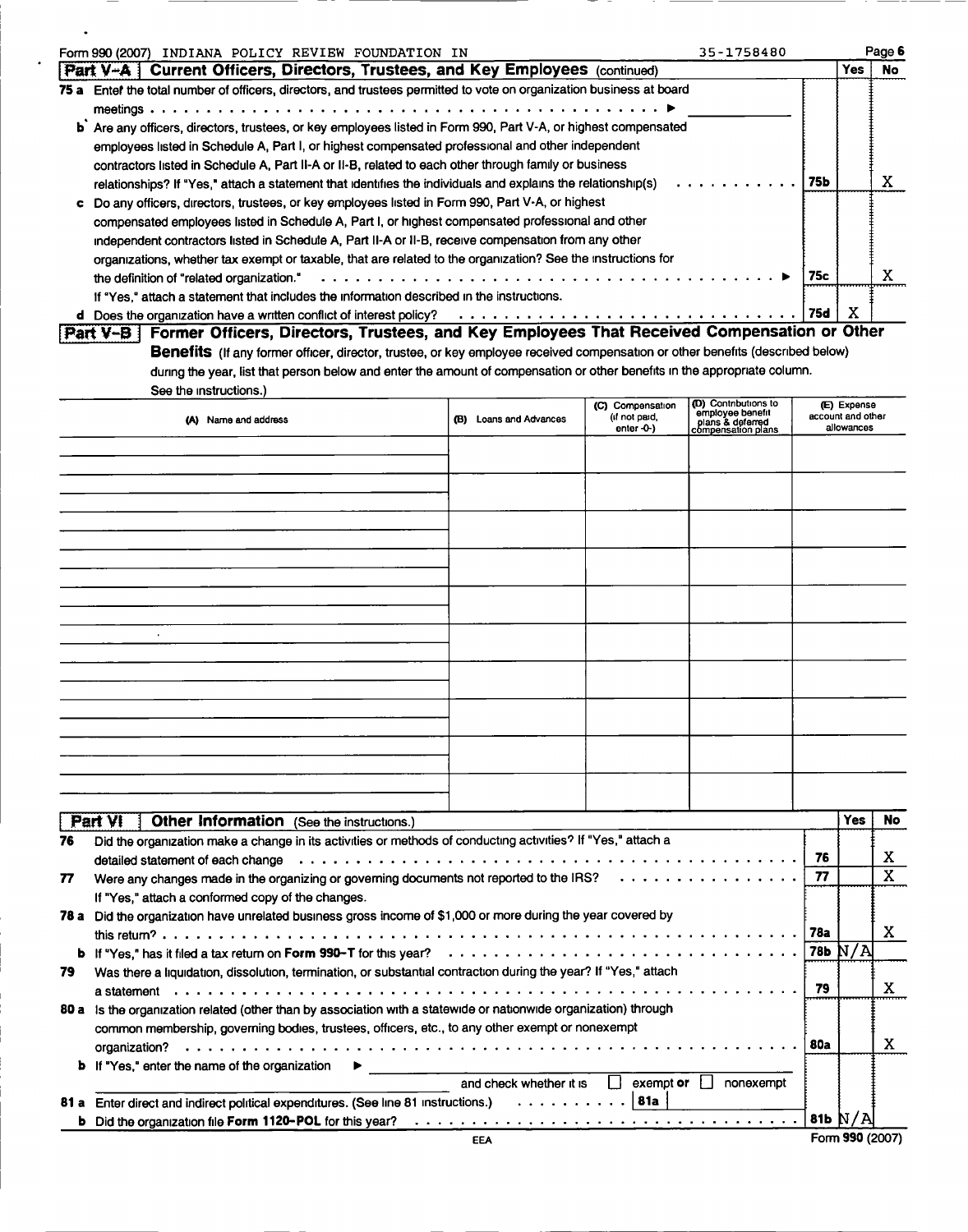|     | Form 990 (2007) INDIANA POLICY REVIEW FOUNDATION IN                                                                                                                                           | 35-1758480                                                                                                                          |     |             | Page 7                  |
|-----|-----------------------------------------------------------------------------------------------------------------------------------------------------------------------------------------------|-------------------------------------------------------------------------------------------------------------------------------------|-----|-------------|-------------------------|
|     | Part VI  <br><b>Other Information (continued)</b>                                                                                                                                             |                                                                                                                                     |     | Yes         | No.                     |
| 82a | Did the organization receive donated services or the use of materials, equipment, or facilities at no charge                                                                                  |                                                                                                                                     |     |             |                         |
|     | or at substantially less than fair rental value?                                                                                                                                              |                                                                                                                                     |     | 82a $N/A$   |                         |
|     | <b>b</b> if "Yes," you may indicate the value of these items here. Do not include this                                                                                                        |                                                                                                                                     |     |             |                         |
|     | amount as revenue in Part I or as an expense in Part II.                                                                                                                                      |                                                                                                                                     |     |             |                         |
|     | 82b                                                                                                                                                                                           |                                                                                                                                     |     |             |                         |
| 83а | Did the organization comply with the public inspection requirements for returns and exemption applications?                                                                                   | $\mathbf{1} \cdot \mathbf{1} \cdot \mathbf{1} \cdot \mathbf{1} \cdot \mathbf{1} \cdot \mathbf{1} \cdot \mathbf{1} \cdot \mathbf{1}$ | 83а | X.          |                         |
| b   | Did the organization comply with the disclosure requirements relating to quid pro quo contributions?                                                                                          |                                                                                                                                     | 83Ь | N/A         |                         |
| 84a |                                                                                                                                                                                               |                                                                                                                                     | 84a |             | $\mathbf{x}$            |
| ь   | If "Yes," did the organization include with every solicitation an express statement that such contributions or                                                                                |                                                                                                                                     |     |             |                         |
|     |                                                                                                                                                                                               |                                                                                                                                     |     |             |                         |
| 85a | 501(c)(4), (5), or (6). Were substantially all dues nondeductible by members? $\ldots \ldots \ldots \ldots \ldots \ldots \ldots \ldots$   85a $N/A$                                           |                                                                                                                                     |     |             |                         |
| ь   |                                                                                                                                                                                               |                                                                                                                                     |     | $85b$ $N/A$ |                         |
|     | If "Yes" was answered to either 85a or 85b, do not complete 85c through 85h below unless the organization                                                                                     |                                                                                                                                     |     |             |                         |
|     | received a waiver for proxy tax owed for the prior year                                                                                                                                       |                                                                                                                                     |     |             |                         |
| c   |                                                                                                                                                                                               |                                                                                                                                     |     |             |                         |
| d   | Section 162(e) lobbying and political expenditures                                                                                                                                            |                                                                                                                                     |     |             |                         |
| e   | Aggregate nondeductible amount of section 6033(e)(1)(A) dues notices $\ldots \ldots \ldots$                                                                                                   |                                                                                                                                     |     |             |                         |
|     | Taxable amount of lobbying and political expenditures (line 85d less 85e) 85f                                                                                                                 |                                                                                                                                     |     |             |                         |
| g   | Does the organization elect to pay the section 6033(e) tax on the amount on line 85f?                                                                                                         |                                                                                                                                     |     | $85q$ N/A   |                         |
| h   | If section 6033(e)(1)(A) dues notices were sent, does the organization agree to add the amount on line 85f                                                                                    |                                                                                                                                     |     |             |                         |
|     | to its reasonable estimate of dues allocable to nondeductible lobbying and political expenditures for the                                                                                     |                                                                                                                                     |     |             |                         |
|     |                                                                                                                                                                                               |                                                                                                                                     |     | 85h $N/A$   |                         |
| 86  | 86a<br>501(c)(7) orgs Enter: a Initiation fees and capital contributions included on line 12 $\dots$ .                                                                                        |                                                                                                                                     |     |             |                         |
| ь   | Gross receipts, included on line 12, for public use of club facilities<br>86b                                                                                                                 |                                                                                                                                     |     |             |                         |
| 87  | $501(c)(12)$ orgs. Enter. a Gross income from members or shareholders<br>87a                                                                                                                  |                                                                                                                                     |     |             |                         |
| ь   | Gross income from other sources. (Do not net amounts due or paid to other                                                                                                                     |                                                                                                                                     |     |             |                         |
|     |                                                                                                                                                                                               |                                                                                                                                     |     |             |                         |
| 88a | At any time during the year, did the organization own a 50% or greater interest in a taxable corporation or                                                                                   |                                                                                                                                     |     |             |                         |
|     | partnership, or an entity disregarded as separate from the organization under Regulations sections                                                                                            |                                                                                                                                     |     |             |                         |
|     |                                                                                                                                                                                               |                                                                                                                                     | 88a |             | X                       |
| ь   | At any time during the year, did the organization, directly or indirectly, own a controlled entity within the                                                                                 |                                                                                                                                     |     |             |                         |
|     |                                                                                                                                                                                               |                                                                                                                                     | 88b |             | X.                      |
|     | 89a 501(c)(3) organizations. Enter: Amount of tax imposed on the organization during the year under:<br>$N/A$ ; section 4912 $\blacktriangleright$ $N/A$ ; section 4955 $\blacktriangleright$ | $\mu$  A                                                                                                                            |     |             |                         |
|     | section 4911 $\blacktriangleright$                                                                                                                                                            |                                                                                                                                     |     |             |                         |
|     | 501(c)(3) and 501(c)(4) orgs. Did the organization engage in any section 4958 excess benefit transaction                                                                                      |                                                                                                                                     |     |             |                         |
|     | during the year or did it become aware of an excess benefit transaction from a prior year? If "Yes," attach                                                                                   |                                                                                                                                     | 89Ь |             | X                       |
|     | Enter Amount of tax imposed on the organization managers or disqualified                                                                                                                      |                                                                                                                                     |     |             |                         |
| c   | persons during the year under sections 4912, 4955, and 4958 $\dots \dots \dots \dots$                                                                                                         | N   M                                                                                                                               |     |             |                         |
| d   | Enter Amount of tax on line 89c, above, reimbursed by the organization $\cdots \cdots$                                                                                                        | $N$   A                                                                                                                             |     |             |                         |
| ٠   | All organizations. At any time during the tax year, was the organization a party to a prohibited tax shelter                                                                                  |                                                                                                                                     |     |             |                         |
|     |                                                                                                                                                                                               |                                                                                                                                     | 89e |             | X                       |
| f   | All organizations. Did the organization acquire a direct or indirect interest in any applicable insurance contract?                                                                           |                                                                                                                                     | 89f |             | $\overline{\mathtt{x}}$ |
| g   | For supporting organizations and sponsoring organizations maintaining donor advised funds. Did the                                                                                            |                                                                                                                                     |     |             |                         |
|     | supporting organization, or a fund maintained by a sponsoring organization, have excess business holdings                                                                                     |                                                                                                                                     |     |             |                         |
|     |                                                                                                                                                                                               |                                                                                                                                     |     | 89g $N/A$   |                         |
| 90a | List the states with which a copy of this return is filed $\blacktriangleright$ IN                                                                                                            |                                                                                                                                     |     |             |                         |
| ь   | Number of employees employed in the pay period that includes March 12, 2007 (See                                                                                                              |                                                                                                                                     |     |             |                         |
|     |                                                                                                                                                                                               | <b>90b</b>                                                                                                                          |     |             | ı                       |
|     | 91a The books are in care of ▶ % T CRAIG LADWIG                                                                                                                                               | Telephone no ▶ 260-417-4094                                                                                                         |     |             |                         |
|     | FORT WAYNE<br>Located at $\triangleright$ 10809 OAKBRIAR CT.                                                                                                                                  | IN $ZIP + 4$ $\triangleright$ 46825                                                                                                 |     |             |                         |
| b   | At any time during the calendar year, did the organization have an interest in or a signature or other authority                                                                              |                                                                                                                                     |     |             |                         |
|     | over a financial account in a foreign country (such as a bank account, securities account, or other financial                                                                                 |                                                                                                                                     |     | Yes         | No                      |
|     |                                                                                                                                                                                               |                                                                                                                                     | 91b |             | $\mathbf{x}$            |
|     | If "Yes," enter the name of the foreign country                                                                                                                                               |                                                                                                                                     |     |             |                         |
|     | See the instructions for exceptions and filing requirements for Form TD F 90-22.1, Report of Foreign Bank                                                                                     |                                                                                                                                     |     |             |                         |
|     | and Financial Accounts.                                                                                                                                                                       |                                                                                                                                     |     |             |                         |

 $\hat{\boldsymbol{\cdot} }$ 

 $\mathcal{L}^{\pm}$ 

EEA Form 990 (2007)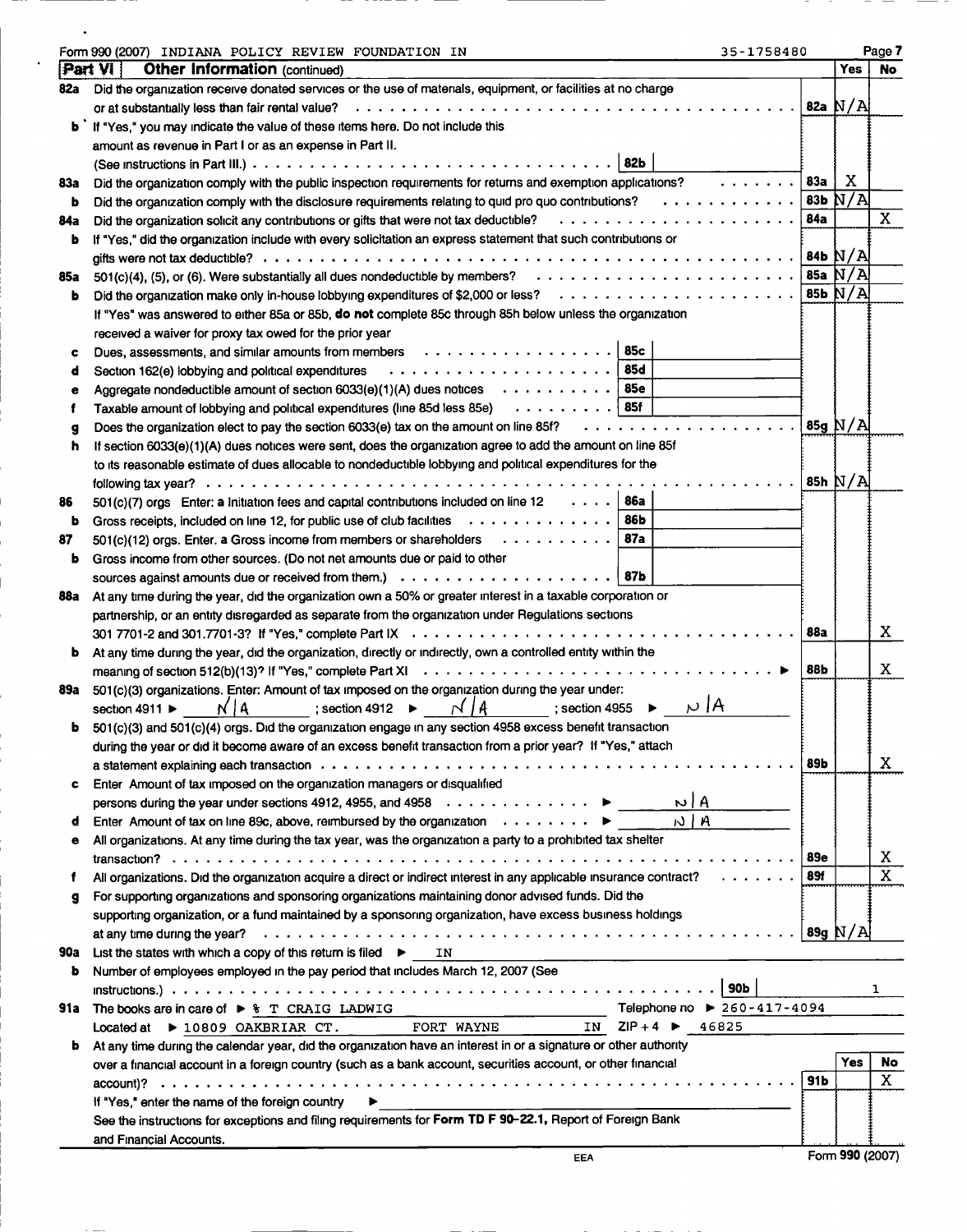|            | Form 990 (2007)<br>INDIANA POLICY REVIEW FOUNDATION IN                                                                                                                                                                     |                      |                                     |                             |                                                                                                                                                                                                              | 35-1758480   |            | Page 8                    |  |
|------------|----------------------------------------------------------------------------------------------------------------------------------------------------------------------------------------------------------------------------|----------------------|-------------------------------------|-----------------------------|--------------------------------------------------------------------------------------------------------------------------------------------------------------------------------------------------------------|--------------|------------|---------------------------|--|
| Part VI    | <b>Other Information</b><br>(continued)                                                                                                                                                                                    |                      |                                     |                             |                                                                                                                                                                                                              |              |            | Yes<br>No                 |  |
|            | c At any time during the calendar year, did the organization maintain an office outside of the United States?                                                                                                              |                      |                                     |                             |                                                                                                                                                                                                              |              | <b>91c</b> | X                         |  |
|            | If "Yes," enter the name of the foreign country                                                                                                                                                                            |                      |                                     |                             |                                                                                                                                                                                                              |              |            |                           |  |
| 92         | Section 4947(a)(1) nonexempt charitable trusts filing Form 990 in lieu of Form 1041 - Check here                                                                                                                           |                      |                                     |                             |                                                                                                                                                                                                              | 92           |            |                           |  |
| Part VII   | and enter the amount of tax-exempt interest received or accrued during the tax year<br><b>Analysis of Income-Producing Activities (See the instructions)</b>                                                               |                      |                                     |                             | ▶<br>$\mathbf{a} \cdot \mathbf{a} \cdot \mathbf{a} \cdot \mathbf{a} \cdot \mathbf{a} \cdot \mathbf{a} \cdot \mathbf{a} \cdot \mathbf{a} \cdot \mathbf{a} \cdot \mathbf{a} \cdot \mathbf{a} \cdot \mathbf{a}$ |              |            |                           |  |
|            | Note: Enter gross amounts unless otherwise                                                                                                                                                                                 |                      | Unrelated business income           |                             | Excluded by section 512, 513, or 514                                                                                                                                                                         |              |            | (E)                       |  |
| indicated. |                                                                                                                                                                                                                            | (A)                  | (B)                                 | (C)                         | (D)                                                                                                                                                                                                          |              |            | Related or                |  |
| 93         | Program service revenue:                                                                                                                                                                                                   | <b>Business code</b> | Amount                              | Exclusion code              | Amount                                                                                                                                                                                                       |              |            | exempt function<br>income |  |
| a          |                                                                                                                                                                                                                            |                      |                                     |                             |                                                                                                                                                                                                              |              |            |                           |  |
|            |                                                                                                                                                                                                                            |                      |                                     |                             |                                                                                                                                                                                                              |              |            |                           |  |
|            |                                                                                                                                                                                                                            |                      |                                     |                             |                                                                                                                                                                                                              |              |            |                           |  |
|            |                                                                                                                                                                                                                            |                      |                                     |                             |                                                                                                                                                                                                              |              |            |                           |  |
|            |                                                                                                                                                                                                                            |                      |                                     |                             |                                                                                                                                                                                                              |              |            |                           |  |
|            | Medicare/Medicaid payments<br>$\sim$ $\sim$ $\sim$ $\sim$ $\sim$ $\sim$                                                                                                                                                    |                      |                                     |                             |                                                                                                                                                                                                              |              |            |                           |  |
| g          | Fees and contracts from government agencies                                                                                                                                                                                |                      |                                     |                             |                                                                                                                                                                                                              |              |            |                           |  |
| 94         | Membership dues and assessments                                                                                                                                                                                            |                      |                                     |                             |                                                                                                                                                                                                              |              |            |                           |  |
| 95         | Interest on savings & temporary cash investments                                                                                                                                                                           |                      |                                     |                             |                                                                                                                                                                                                              |              |            |                           |  |
| 96         | Dividends and interest from securities                                                                                                                                                                                     |                      |                                     |                             |                                                                                                                                                                                                              |              |            |                           |  |
| 97         | Net rental income or (loss) from real estate                                                                                                                                                                               |                      |                                     |                             |                                                                                                                                                                                                              |              |            |                           |  |
| a          | debt-financed property<br>.                                                                                                                                                                                                |                      |                                     |                             |                                                                                                                                                                                                              |              |            |                           |  |
| b          | not debt-financed property                                                                                                                                                                                                 |                      |                                     |                             |                                                                                                                                                                                                              |              |            |                           |  |
| 98         | Net rental income or (loss) from personal property                                                                                                                                                                         |                      |                                     |                             |                                                                                                                                                                                                              |              |            |                           |  |
| 99         | Other investment income                                                                                                                                                                                                    |                      |                                     |                             |                                                                                                                                                                                                              |              |            |                           |  |
| 100        | Gain or (loss) from sales of assets other<br>than inventory with an inventory                                                                                                                                              |                      |                                     |                             |                                                                                                                                                                                                              |              |            |                           |  |
| 101        | Net income or (loss) from special events                                                                                                                                                                                   |                      |                                     |                             |                                                                                                                                                                                                              |              |            |                           |  |
| 102        | Gross profit or (loss) from sales of inventory                                                                                                                                                                             |                      |                                     |                             |                                                                                                                                                                                                              |              |            |                           |  |
| 103        | Other revenue: a                                                                                                                                                                                                           |                      |                                     |                             |                                                                                                                                                                                                              |              |            |                           |  |
| ь          |                                                                                                                                                                                                                            |                      |                                     |                             |                                                                                                                                                                                                              |              |            |                           |  |
|            |                                                                                                                                                                                                                            |                      |                                     |                             |                                                                                                                                                                                                              |              |            |                           |  |
|            |                                                                                                                                                                                                                            |                      |                                     |                             |                                                                                                                                                                                                              |              |            |                           |  |
|            |                                                                                                                                                                                                                            |                      |                                     |                             |                                                                                                                                                                                                              |              |            |                           |  |
| 104        | Subtotal (add columns (B), (D), and (E))                                                                                                                                                                                   |                      |                                     |                             |                                                                                                                                                                                                              |              |            |                           |  |
| 105        | Total (add line 104, columns (B), (D), and (E))                                                                                                                                                                            |                      |                                     |                             |                                                                                                                                                                                                              |              |            |                           |  |
|            | Note: Line 105 plus line 1e, Part I, should equal the amount on line 12, Part I.                                                                                                                                           |                      |                                     |                             |                                                                                                                                                                                                              |              |            |                           |  |
|            | Part Vill Relationship of Activities to the Accomplishment of Exempt Purposes (See the instructions)                                                                                                                       |                      |                                     |                             |                                                                                                                                                                                                              |              |            |                           |  |
| Line No.   | Explain how each activity for which income is reported in column (E) of Part VII contributed importantly to the accomplishment<br>of the organization's exempt purposes (other than by providing funds for such purposes). |                      |                                     |                             |                                                                                                                                                                                                              |              |            |                           |  |
|            |                                                                                                                                                                                                                            |                      |                                     |                             |                                                                                                                                                                                                              |              |            |                           |  |
|            |                                                                                                                                                                                                                            |                      |                                     |                             |                                                                                                                                                                                                              |              |            |                           |  |
|            |                                                                                                                                                                                                                            |                      |                                     |                             |                                                                                                                                                                                                              |              |            |                           |  |
|            |                                                                                                                                                                                                                            |                      |                                     |                             |                                                                                                                                                                                                              |              |            |                           |  |
| Part IX    | Information Regarding Taxable Subsidiaries and Disregarded Entities (See the Instructions.)                                                                                                                                |                      |                                     |                             |                                                                                                                                                                                                              |              |            |                           |  |
|            |                                                                                                                                                                                                                            |                      | (B)                                 | (C)                         |                                                                                                                                                                                                              | (D)          |            | (E)                       |  |
|            | Name, address, and EIN of corporation,<br>partnership, or disregarded entity                                                                                                                                               |                      | Percentage of<br>ownership interest | <b>Nature of activities</b> |                                                                                                                                                                                                              | Total income |            | End-of-year<br>assets     |  |
|            |                                                                                                                                                                                                                            |                      | ℅                                   |                             |                                                                                                                                                                                                              |              |            |                           |  |
|            |                                                                                                                                                                                                                            |                      | ℅                                   |                             |                                                                                                                                                                                                              |              |            |                           |  |
|            |                                                                                                                                                                                                                            |                      | ℅                                   |                             |                                                                                                                                                                                                              |              |            |                           |  |
|            |                                                                                                                                                                                                                            |                      | %                                   |                             |                                                                                                                                                                                                              |              |            |                           |  |
| Part X     | Information Regarding Transfers Associated with Personal Benefit Contracts (See the instructions                                                                                                                           |                      |                                     |                             |                                                                                                                                                                                                              |              |            |                           |  |
| (a)        | Did the organization, during the year, receive any funds, directly or indirectly, to pay premiums on a personal benefit contract?                                                                                          |                      |                                     |                             |                                                                                                                                                                                                              |              |            | $\boxtimes$ No<br>Yes     |  |
| (b)        | Did the organization, during the year, pay premiums, directly or indirectly, on a personal benefit contract?                                                                                                               |                      |                                     |                             |                                                                                                                                                                                                              |              |            | $\Sigma$ No<br>Yes        |  |
|            | Note: If "Yes" to (b), file Form 8870 and Form 4720 (see instructions)                                                                                                                                                     |                      |                                     |                             |                                                                                                                                                                                                              |              |            |                           |  |
|            |                                                                                                                                                                                                                            |                      |                                     | EEA                         |                                                                                                                                                                                                              |              |            | Form 990 (2007)           |  |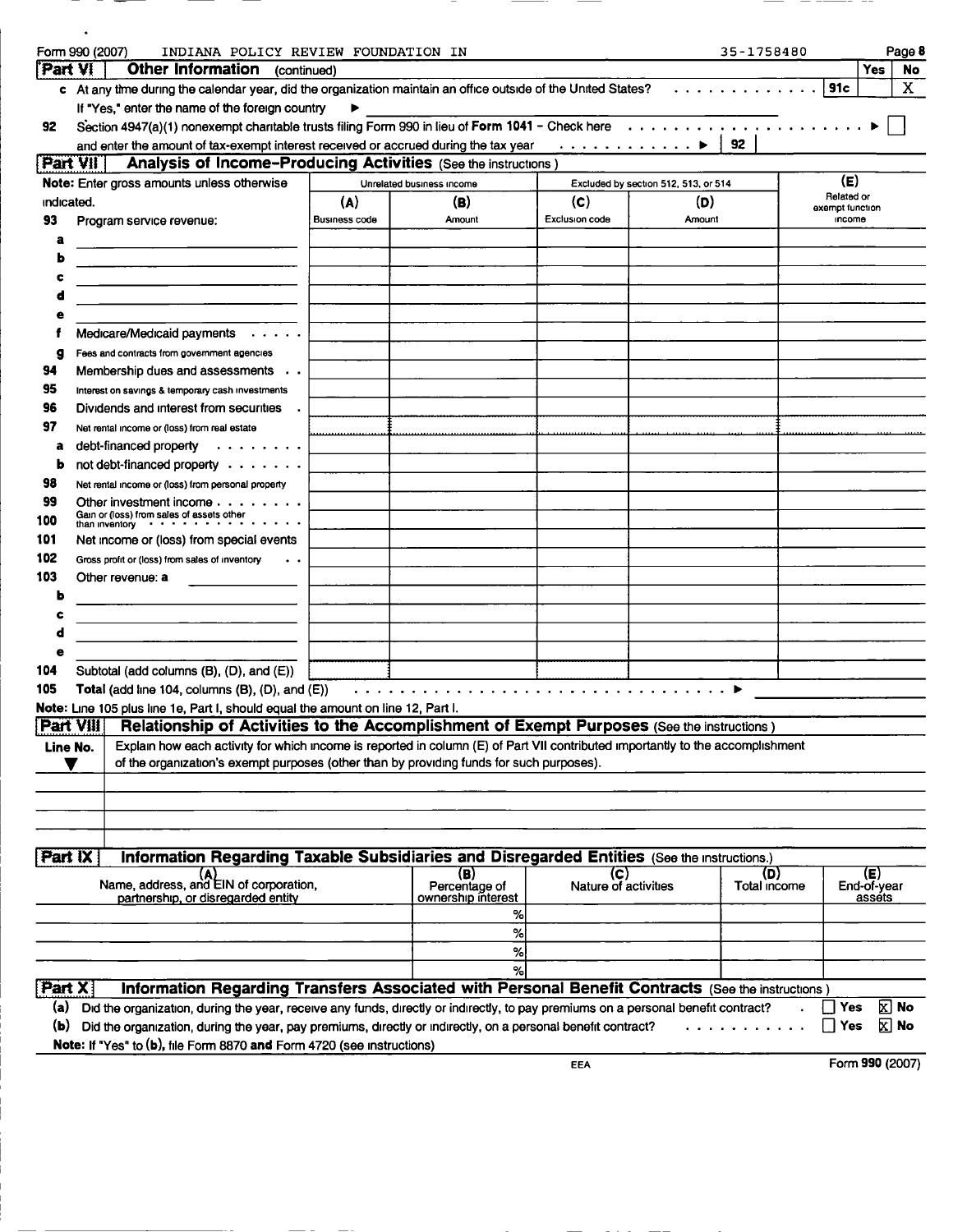| Part XI I                      |                                                                            | Information Regarding Transfers To and From Controlled Entities. Complete only if the organization                                                                                                                                                                                                                   |                       |                                         |     | Page 9 |
|--------------------------------|----------------------------------------------------------------------------|----------------------------------------------------------------------------------------------------------------------------------------------------------------------------------------------------------------------------------------------------------------------------------------------------------------------|-----------------------|-----------------------------------------|-----|--------|
|                                | is a controlling organization as defined in section 512(b)(13).            |                                                                                                                                                                                                                                                                                                                      |                       |                                         |     |        |
|                                |                                                                            |                                                                                                                                                                                                                                                                                                                      |                       |                                         | Yes | No     |
| 106 <sup>°</sup>               | the Code? If "Yes," complete the schedule below for each controlled entity | Did the reporting organization make any transfers to a controlled entity as defined in section 512(b)(13) of                                                                                                                                                                                                         |                       |                                         |     |        |
|                                | (A)                                                                        | (B)                                                                                                                                                                                                                                                                                                                  | (c)                   | (D)                                     |     |        |
|                                | Name, address, of each                                                     | <b>Employer Identification</b>                                                                                                                                                                                                                                                                                       | <b>Description of</b> | Amount of transfer                      |     |        |
|                                | controlled entity                                                          | <b>Number</b>                                                                                                                                                                                                                                                                                                        | transfer              |                                         |     |        |
| а                              |                                                                            |                                                                                                                                                                                                                                                                                                                      |                       |                                         |     |        |
|                                |                                                                            |                                                                                                                                                                                                                                                                                                                      |                       |                                         |     |        |
|                                |                                                                            |                                                                                                                                                                                                                                                                                                                      |                       |                                         |     |        |
| ь                              |                                                                            |                                                                                                                                                                                                                                                                                                                      |                       |                                         |     |        |
|                                |                                                                            |                                                                                                                                                                                                                                                                                                                      |                       |                                         |     |        |
| c                              |                                                                            |                                                                                                                                                                                                                                                                                                                      |                       |                                         |     |        |
|                                |                                                                            |                                                                                                                                                                                                                                                                                                                      |                       |                                         |     |        |
|                                | <b>Totals</b>                                                              |                                                                                                                                                                                                                                                                                                                      |                       |                                         |     |        |
|                                |                                                                            |                                                                                                                                                                                                                                                                                                                      |                       |                                         | Yes | No     |
| 107                            |                                                                            | Did the reporting organization receive any transfers from a controlled entity as defined in section                                                                                                                                                                                                                  |                       |                                         |     |        |
|                                | (A)                                                                        | 512(b)(13) of the Code? If "Yes," complete the schedule below for each controlled entity.<br>(B)                                                                                                                                                                                                                     | (c)                   |                                         |     |        |
|                                | Name, address, of each                                                     | <b>Employer Identification</b>                                                                                                                                                                                                                                                                                       | <b>Description of</b> | (D)<br><b>Amount of transfer</b>        |     |        |
|                                | controlled entity                                                          | <b>Number</b>                                                                                                                                                                                                                                                                                                        | transfer              |                                         |     |        |
|                                |                                                                            |                                                                                                                                                                                                                                                                                                                      |                       |                                         |     |        |
| а                              |                                                                            |                                                                                                                                                                                                                                                                                                                      |                       |                                         |     |        |
|                                |                                                                            |                                                                                                                                                                                                                                                                                                                      |                       |                                         |     |        |
| ь                              |                                                                            |                                                                                                                                                                                                                                                                                                                      |                       |                                         |     |        |
|                                |                                                                            |                                                                                                                                                                                                                                                                                                                      |                       |                                         |     |        |
| c                              |                                                                            |                                                                                                                                                                                                                                                                                                                      |                       |                                         |     |        |
|                                |                                                                            |                                                                                                                                                                                                                                                                                                                      |                       |                                         |     |        |
|                                | <b>Totals</b>                                                              |                                                                                                                                                                                                                                                                                                                      |                       |                                         |     |        |
|                                |                                                                            |                                                                                                                                                                                                                                                                                                                      |                       |                                         | Yes | No     |
| 108                            |                                                                            | Did the organization have a binding written contract in effect on August 17, 2006, covering the interest,                                                                                                                                                                                                            |                       |                                         |     |        |
|                                | rents, royalties, and annuities described in question 107 above?           |                                                                                                                                                                                                                                                                                                                      |                       |                                         |     |        |
|                                |                                                                            | Under penalties of penury, I declare that I have examined this retum, including accompanying schedules and statements, and to the best of my knowledge<br>and belief, it is true, correct, and complete Declaration of preparer (other than officer) is based on all information of which preparer has any knowledge |                       |                                         |     |        |
| <b>Please</b>                  |                                                                            |                                                                                                                                                                                                                                                                                                                      |                       | 10/12/2                                 |     |        |
| <b>Sign</b>                    | gnature of officer                                                         |                                                                                                                                                                                                                                                                                                                      |                       |                                         |     |        |
| <b>Here</b>                    |                                                                            | 1702                                                                                                                                                                                                                                                                                                                 |                       |                                         |     |        |
|                                | Type or pnnt name and title                                                | Date                                                                                                                                                                                                                                                                                                                 | Check if              | Preparer's SSN or PTIN (See Gen Inst X) |     |        |
|                                | <b>Preparer's</b><br>signature<br>a                                        |                                                                                                                                                                                                                                                                                                                      | بالصد                 |                                         |     |        |
|                                |                                                                            | <b>CPA</b>                                                                                                                                                                                                                                                                                                           |                       |                                         |     |        |
|                                | EVA M VANDEPUTUE<br>Firm's name (or yours                                  |                                                                                                                                                                                                                                                                                                                      |                       |                                         |     |        |
| Paid<br>Preparer's<br>Use Only | if self-employed),<br>address, and ZIP + 4<br>FORT WAYNE,                  | 215 FARMSTEAD RD.<br>IN 46825                                                                                                                                                                                                                                                                                        |                       |                                         |     |        |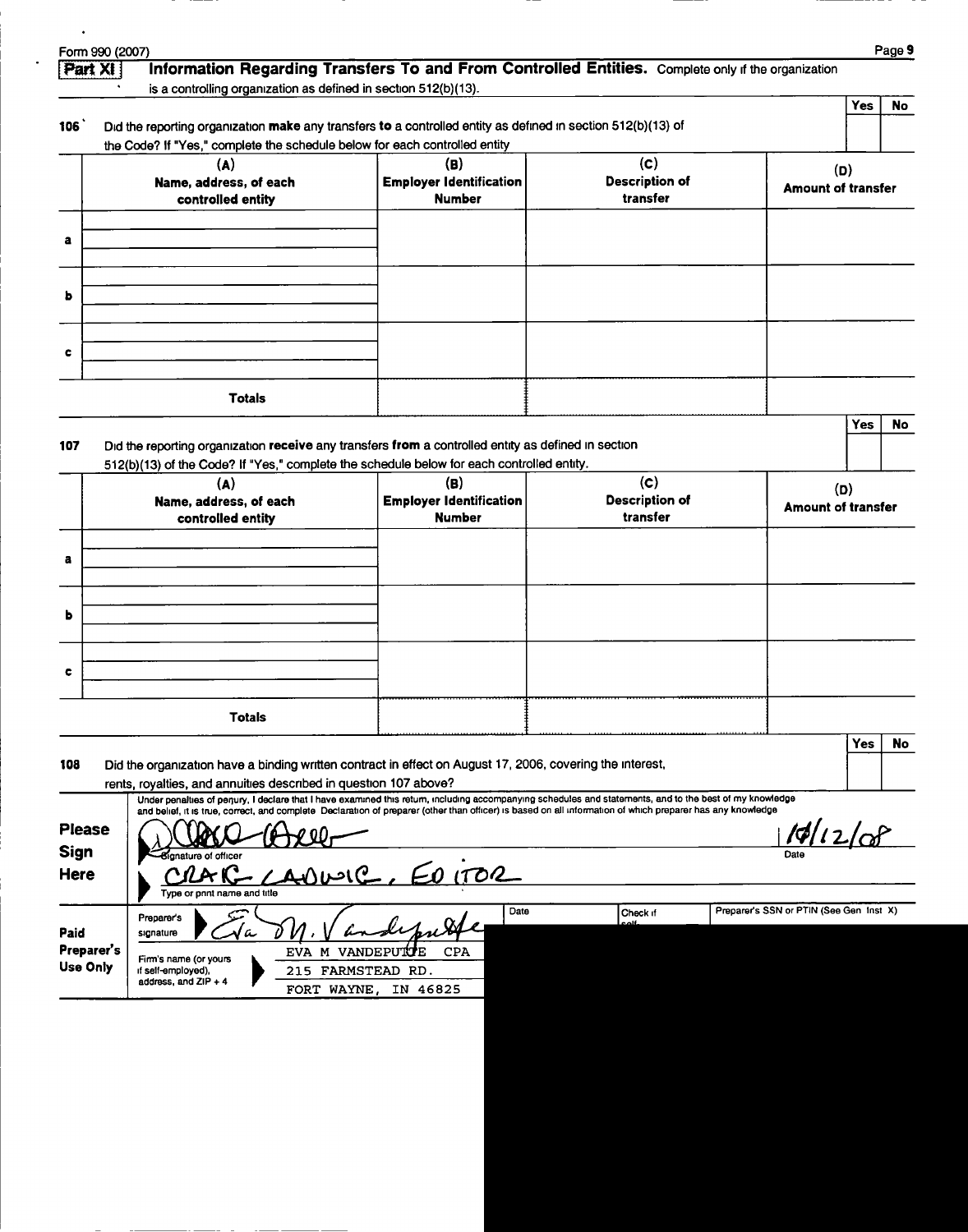| SCHEDULE A |  |
|------------|--|
|------------|--|

| (Form 990 or 990–EZ) |  |  |  |  |
|----------------------|--|--|--|--|
|----------------------|--|--|--|--|

## SCHEDULE A Gramization Exempt Under Section 501(c)(3)

(Form 990 or 990-EZ) (Except Private Foundation) and Section 501(e), 501(f ), 501(k), 501(n), or 4947( a)(1) Nonexempt Charitable Trust

OMB No 1545-0047

2007

Department of the Treasury Internal Revenue Service | ▶

| Supplementary Information -- (See separate instructions.)                             |  |
|---------------------------------------------------------------------------------------|--|
| MUST be completed by the above organizations and attached to their Form 990 or 990-EZ |  |

| Name of the organization                                                                                                                                                                    |                                                             | Employer identification number |                                                  |                                      |
|---------------------------------------------------------------------------------------------------------------------------------------------------------------------------------------------|-------------------------------------------------------------|--------------------------------|--------------------------------------------------|--------------------------------------|
| INDIANA POLICY REVIEW FOUNDATION IN                                                                                                                                                         |                                                             | 35-1758480                     |                                                  |                                      |
| Compensation of the Five Highest Paid Employees Other Than Officers, Directors, and Trustees<br>Part I<br>(See page 1 of the instructions. List each one. If there are none, enter "None.") |                                                             |                                |                                                  |                                      |
| (a) Name and address of each employee paid more<br>than \$50,000                                                                                                                            | (b) Title and average hours<br>per week devoted to position | (c) Compensation               | (d) Contributions to<br>emplovee benefit plans & | (e) Expense<br>account and other     |
| <b>NONE</b>                                                                                                                                                                                 |                                                             |                                | deferred compensation                            | allowances                           |
|                                                                                                                                                                                             |                                                             |                                |                                                  |                                      |
|                                                                                                                                                                                             |                                                             |                                |                                                  |                                      |
|                                                                                                                                                                                             |                                                             |                                |                                                  |                                      |
|                                                                                                                                                                                             |                                                             |                                |                                                  |                                      |
|                                                                                                                                                                                             |                                                             |                                |                                                  |                                      |
|                                                                                                                                                                                             |                                                             |                                |                                                  |                                      |
|                                                                                                                                                                                             |                                                             |                                |                                                  |                                      |
|                                                                                                                                                                                             |                                                             |                                |                                                  |                                      |
| Total number of other employees paid over \$50,000 ▶                                                                                                                                        |                                                             |                                |                                                  |                                      |
| Part II-A Compensation of the Five Highest Paid Independent Contractors for Professional Services                                                                                           |                                                             |                                |                                                  |                                      |
| (See page 2 of the instructions. List each one (whether individuals or firms). If there are none, enter "None.")                                                                            |                                                             |                                |                                                  |                                      |
| <b>NONE</b><br>(a) Name and address of each independent contractor paid more than \$50,000                                                                                                  |                                                             |                                | (b) Type of service                              | (c) Compensation                     |
|                                                                                                                                                                                             |                                                             |                                |                                                  |                                      |
|                                                                                                                                                                                             |                                                             |                                |                                                  |                                      |
|                                                                                                                                                                                             |                                                             |                                |                                                  |                                      |
|                                                                                                                                                                                             |                                                             |                                |                                                  |                                      |
|                                                                                                                                                                                             |                                                             |                                |                                                  |                                      |
|                                                                                                                                                                                             |                                                             |                                |                                                  |                                      |
|                                                                                                                                                                                             |                                                             |                                |                                                  |                                      |
|                                                                                                                                                                                             |                                                             |                                |                                                  |                                      |
|                                                                                                                                                                                             |                                                             |                                |                                                  |                                      |
| Total number of others receiving over \$50,000 for                                                                                                                                          |                                                             |                                |                                                  |                                      |
| professional services<br>Compensation of the Five Highest Paid Independent Contractors for Other Services<br>iPart ‡⊢Bi∶                                                                    |                                                             |                                |                                                  |                                      |
| (List each contractor who performed services other than professional services, whether individuals or                                                                                       |                                                             |                                |                                                  |                                      |
| firms. If there are none, enter "None." See page 2 of the instructions.)                                                                                                                    |                                                             |                                |                                                  |                                      |
| NONE<br>(a) Name and address of each independent contractor paid more than \$50,000                                                                                                         |                                                             | (b) Type of service            |                                                  | (c) Compensation                     |
|                                                                                                                                                                                             |                                                             |                                |                                                  |                                      |
|                                                                                                                                                                                             |                                                             |                                |                                                  |                                      |
|                                                                                                                                                                                             |                                                             |                                |                                                  |                                      |
|                                                                                                                                                                                             |                                                             |                                |                                                  |                                      |
|                                                                                                                                                                                             |                                                             |                                |                                                  |                                      |
|                                                                                                                                                                                             |                                                             |                                |                                                  |                                      |
|                                                                                                                                                                                             |                                                             |                                |                                                  |                                      |
|                                                                                                                                                                                             |                                                             |                                |                                                  |                                      |
|                                                                                                                                                                                             |                                                             |                                |                                                  |                                      |
| Total number of other contractors receiving over                                                                                                                                            |                                                             |                                |                                                  |                                      |
| \$50,000 for other services<br>. <b>.</b><br>For Paperwork Reduction Act Notice, see the Instructions for Form 990 and Form 990-EZ.                                                         |                                                             | EEA                            |                                                  | Schedule A (Form 990 or 990-EZ) 2007 |
|                                                                                                                                                                                             |                                                             |                                |                                                  |                                      |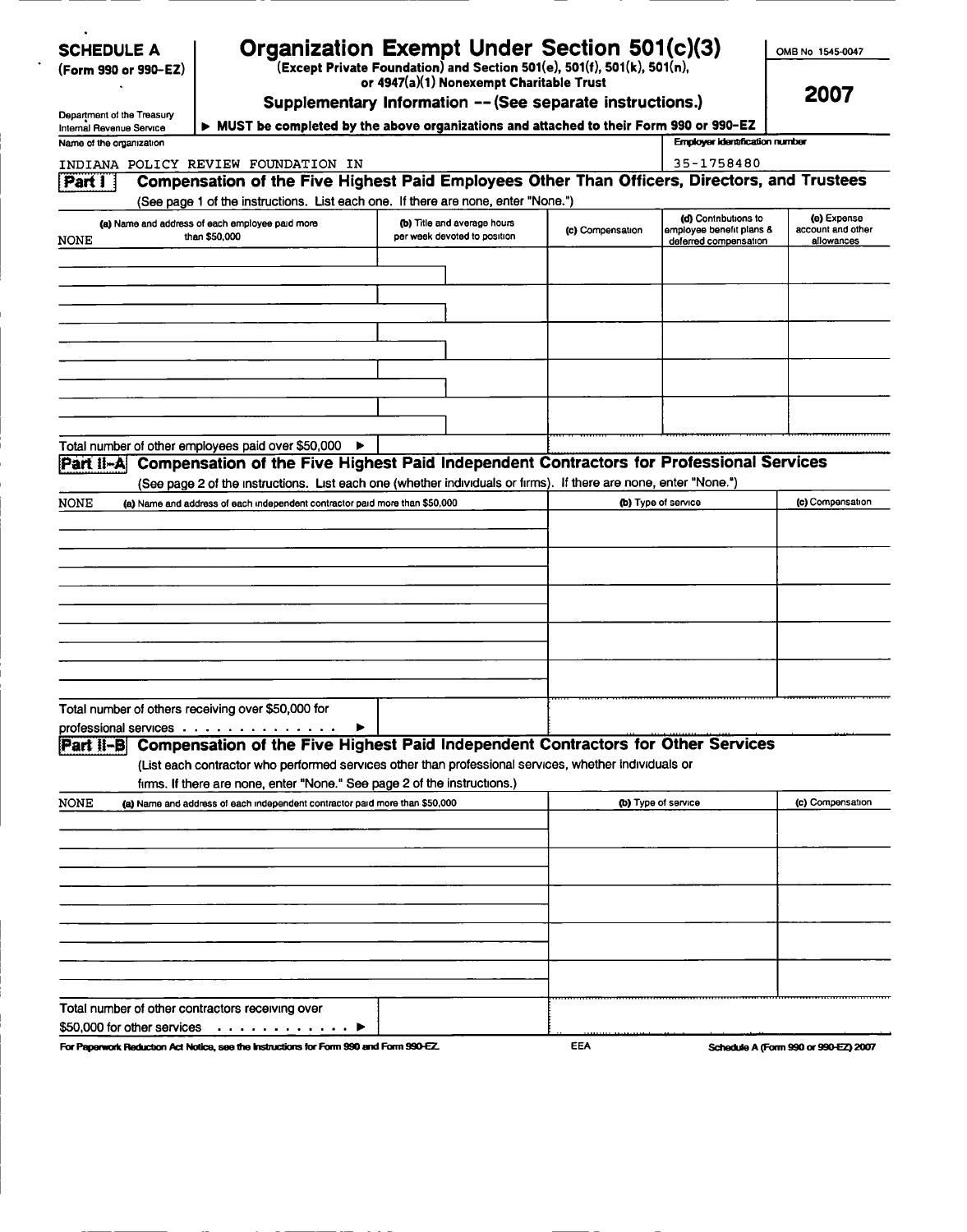|    | Schedule A (Form 990 or 990-EZ) 2007<br>35-1758480<br>INDIANA POLICY REVIEW FOUNDATION IN                                                                                                                                                                                                                                                                                                                                                                                                                |          |      | Page 2 |
|----|----------------------------------------------------------------------------------------------------------------------------------------------------------------------------------------------------------------------------------------------------------------------------------------------------------------------------------------------------------------------------------------------------------------------------------------------------------------------------------------------------------|----------|------|--------|
|    | Part $   $<br>Statements About Activities (See page 2 of the instructions.)                                                                                                                                                                                                                                                                                                                                                                                                                              |          | Yes: | No     |
| 1  | During the year, has the organization attempted to influence national, state, or local legislation, including any<br>attempt to influence public opinion on a legislative matter or referendum? If "Yes," enter the total expenses paid<br>or incurred in connection with the lobbying activities ▶ \$ (Must equal amounts on line 38,<br>Part VI-A, or line i of Part VI-B.)                                                                                                                            | 1        |      | X.     |
|    | Organizations that made an election under section 501(h) by filing Form 5768 must complete Part VI-A. Other<br>organizations checking "Yes" must complete Part VI-B AND attach a statement giving a detailed description of<br>the lobbying activities.                                                                                                                                                                                                                                                  |          |      |        |
| 2  | During the year, has the organization, either directly or indirectly, engaged in any of the following acts with any<br>substantial contributors, trustees, directors, officers, creators, key employees, or members of their families, or<br>with any taxable organization with which any such person is affiliated as an officer, director, trustee, majority<br>owner, or principal beneficiary? (If the answer to any question is "Yes," attach a detailed statement explaining the<br>transactions.) |          |      |        |
| a  |                                                                                                                                                                                                                                                                                                                                                                                                                                                                                                          | 2a       |      | X.     |
| b  | Lending of money or other extension of credit? (a) and a series of the series of the series of money or other extension of credit? (b) and a series of the series of the series of the series of the series of the series of t                                                                                                                                                                                                                                                                           | 2Ь       |      | X.     |
|    | See Part V-A, Form 990                                                                                                                                                                                                                                                                                                                                                                                                                                                                                   | 2c       |      | X.     |
| d  | Payment of compensation (or payment or reimbursement of expenses if more than \$1,000)?                                                                                                                                                                                                                                                                                                                                                                                                                  | 2d       | X    |        |
|    | Transfer of any part of its income or assets?                                                                                                                                                                                                                                                                                                                                                                                                                                                            | 2e       |      | X.     |
| 3а | Did the organization make grants for scholarships, fellowships, student loans, etc? (If "Yes," attach an explanation                                                                                                                                                                                                                                                                                                                                                                                     | 3a       |      | X.     |
|    | <b>b</b> Did the organization have a section 403(b) annuity plan for its employees?                                                                                                                                                                                                                                                                                                                                                                                                                      | Зb       |      | X.     |
| c  | Did the organization receive or hold an easement for conservation purposes, including easements to preserve open<br>space, the environment, historic land areas or historic structures? If "Yes," attach a detailed statement<br>.                                                                                                                                                                                                                                                                       | 3c       |      | X      |
|    | Did the organization provide credit counseling, debt management, credit repair, or debt negotiation services?                                                                                                                                                                                                                                                                                                                                                                                            | 3d       |      | X      |
|    | 4 a Did the organization maintain any donor advised funds? If "Yes," complete lines 4b through 4g. If "No," complete<br><b>b</b> Did the organization make any taxable distributions under section 4966?                                                                                                                                                                                                                                                                                                 | 4a<br>4Ь |      | X.     |
| c  |                                                                                                                                                                                                                                                                                                                                                                                                                                                                                                          | 4c       |      |        |
| d  |                                                                                                                                                                                                                                                                                                                                                                                                                                                                                                          |          |      |        |
| е  | Enter the aggregate value of assets held in all donor advised funds owned at the end of the tax year ▶                                                                                                                                                                                                                                                                                                                                                                                                   |          |      |        |
| f  | Enter the total number of separate funds or accounts owned at the end of the tax year (excluding donor advised<br>funds included on line 4d) where donors have the right to provide advice on the distribution or investment of<br>amounts in such funds or accounts (exception of exception of exception of the content of the content of the content of the content of the content of the content of the content of the content of the content of the content                                          |          |      |        |
| g  | Enter the aggregate value of assets held in all funds or accounts included on line 4f at the end of the tax year                                                                                                                                                                                                                                                                                                                                                                                         |          |      |        |

 $\mathcal{A}$ 

 $\mathcal{L}^{\pm}$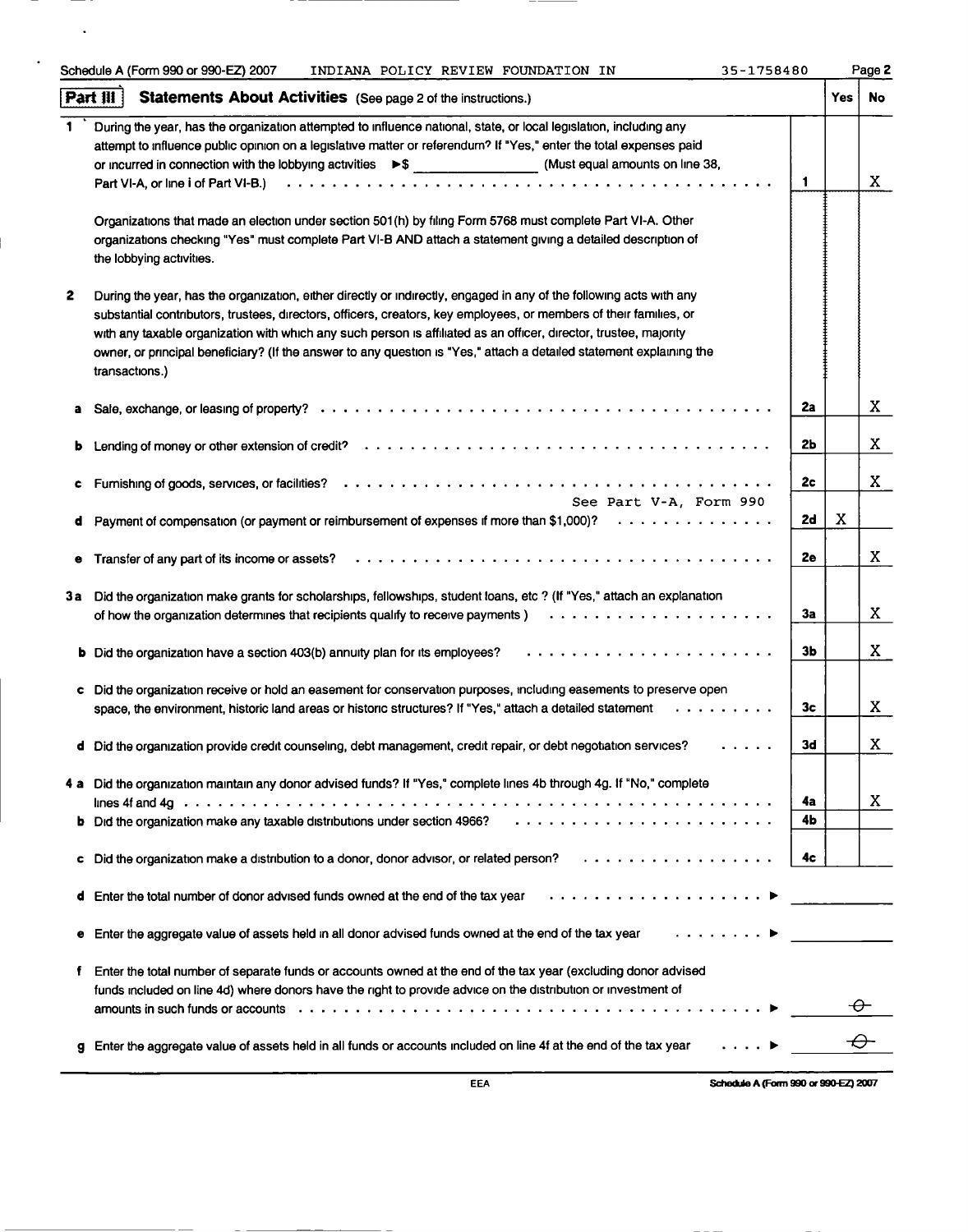#### **Part**  $\mathbf{IV}$  Reason for Non-Private Foundation Status (See pages 4 through 8 of the instructions.)

I certify that the organization is not a private foundation because it is: (Please check only ONE applicable box)

- 5  $\Box$  A church, convention of churches, or association of churches. Section 170(b)(1)(A)(i).
- 6  $\Box$  A school. Section 170(b)(1)(A)(ii) (Also complete Part V.)
- 7  $\Box$  A hospital or a cooperative hospital service organization. Section 170(b)(1)(A)(iii).
- 8  $\Box$  A federal, state, or local government or governmental unit. Section 170(b)(1)(A)(v).
- 9  $\Box$  A medical research organization operated in conjunction with a hospital Section 170(b)(1)(A)(iii). Enter the hospital's name, city, and state ►
- 10 An organization operated for the benefit of a college or university owned or operated by a governmental unit. Section 170(b)(1)(A)(iv). (Also complete the Support Schedule in Part IV-A.)
- 11a  $\Sigma$  An organization that normally receives a substantial part of its support from a governmental unit or from the general public. Section 170(b)(1)(A)(vi). (Also complete the Support Schedule in Part IV-A)
- 11b  $\Box$  A community trust. Section 170(b)(1)(A)(vi). (Also complete the Support Schedule in Part IV-A )
- 12 \] An organization that normally receives. (1) more than 33 1/3% of its support from contributions, membership fees, and gross receipts from activities related to its charitable, etc , functions  $\cdot$  subject to certain exceptions, and (2) no more than 33 1/3% of its support from gross investment income and unrelated business taxable income (less section 511 tax) from businesses acquired by the organization after June 30, 1975. See section 509(a)(2). (Also complete the Support Schedule in Part IV-A.)
- 13  $\Box$  An organization that is not controlled by any disqualified persons (other than foundation managers) and otherwise meets the requirements of section 509(a)(3). Check the box that descibes the type of supporting organization:<br>  $\Box$  Type II  $\Box$  Type III  $\Box$  Type III Functionally Integrated  $\Box$  Type III-Other  $\Box$  Type II  $\Box$  Type III  $\Box$  Type III-Functionally Integrated

| (a)<br>Name(s) of supported organization(s) | (b)<br><b>Employer</b><br>identification<br>number (EIN) | (c)<br>Type of<br>organization<br>(described in lines<br>5 through 12<br>above or IRC<br>section) | (d)<br>Is the supported<br>organization listed in<br>the supporting<br>organization's<br>governing<br>documents? | Provide the following information about the supported organizations. (See page 8 of the instructions)<br>(e)<br><b>Amount of</b><br>support |  |
|---------------------------------------------|----------------------------------------------------------|---------------------------------------------------------------------------------------------------|------------------------------------------------------------------------------------------------------------------|---------------------------------------------------------------------------------------------------------------------------------------------|--|
|                                             |                                                          |                                                                                                   | <b>Yes</b>                                                                                                       | No                                                                                                                                          |  |
|                                             |                                                          |                                                                                                   |                                                                                                                  |                                                                                                                                             |  |
|                                             |                                                          |                                                                                                   |                                                                                                                  |                                                                                                                                             |  |
|                                             |                                                          |                                                                                                   |                                                                                                                  |                                                                                                                                             |  |
|                                             |                                                          |                                                                                                   |                                                                                                                  |                                                                                                                                             |  |

14  $\Box$  An organization organized and operated to test for public safety. Section 509(a)(4). (See page 8 of the instructions.)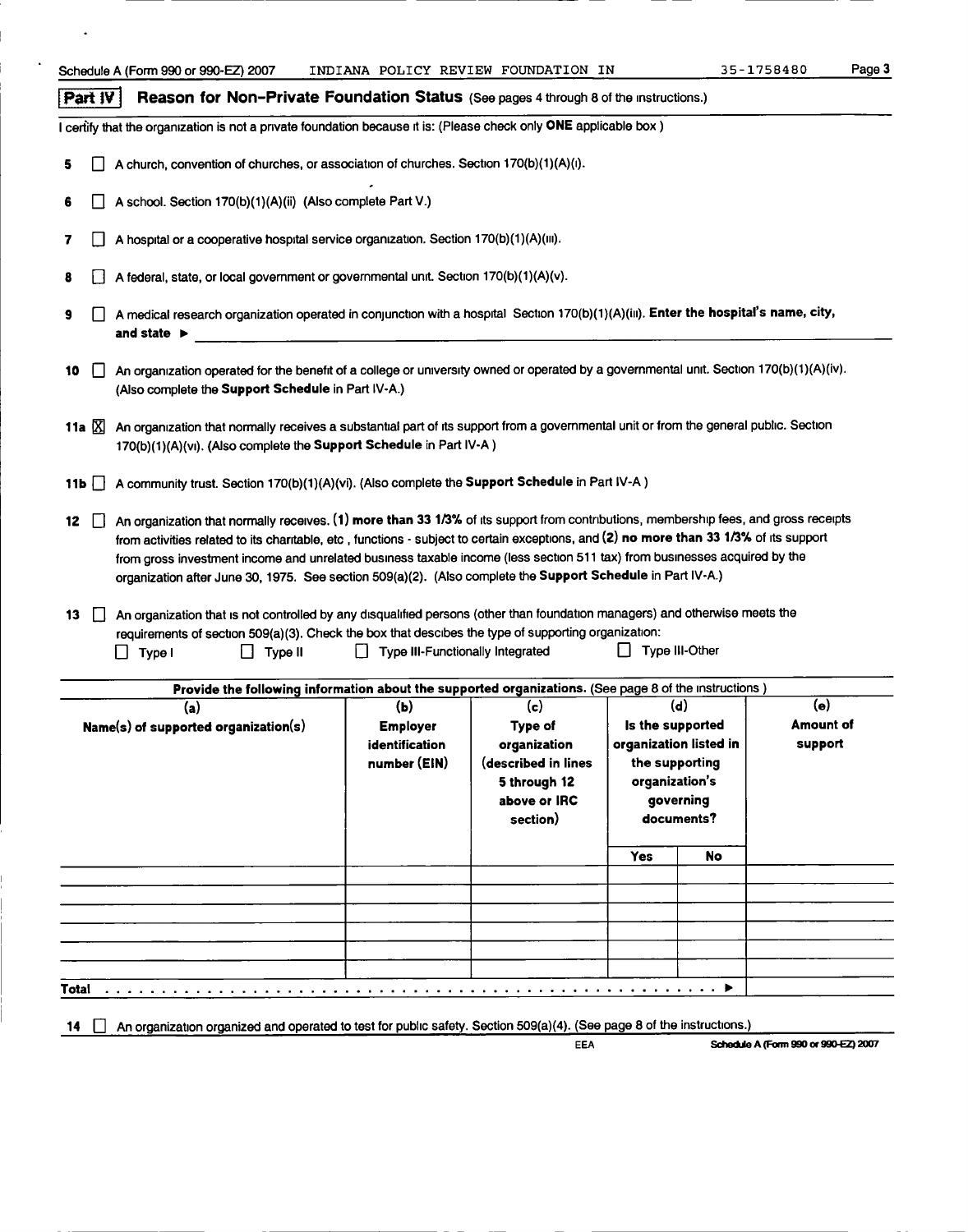| Schedule A (Form 990 or 990-EZ) 2 |  |  |
|-----------------------------------|--|--|
|                                   |  |  |

Schedule A (Form 990 or 990-EZ) 2007 INDIANA POLICY REVIEW FOUNDATION IN 35-1758480 Page 4<br> **Part IV-A** Support Schedule (Complete only if you checked a box on line 10, 11, or 12.) Use cash method of accounting.

Note : You may use the worksheet in the instructions for converting from the accrual to the cash method of accounting

Support Schedule (Complete only if you checked a box on line 10, 11, or 12.) Use cash method of accounting.

|    | note. Tou may use the worksheet in the instructions for convening nomitale accruanto the cash method or accounting                                                                                                                                                                                                                                                           |                                                          |            |                 |              |            |             |
|----|------------------------------------------------------------------------------------------------------------------------------------------------------------------------------------------------------------------------------------------------------------------------------------------------------------------------------------------------------------------------------|----------------------------------------------------------|------------|-----------------|--------------|------------|-------------|
|    | Calendar year (or fiscal year beginning in) $\;\ldots\;\blacktriangleright\;$                                                                                                                                                                                                                                                                                                | $(a)$ 2006                                               | $(b)$ 2005 | $(c)$ 2004      | $(d)$ 2003   |            | (e) Total   |
| 15 | Gifts, grants, and contributions received. (Do                                                                                                                                                                                                                                                                                                                               |                                                          |            |                 |              |            |             |
|    | not include unusual grants See line 28.)<br>$\sim$ $\sim$ $\sim$                                                                                                                                                                                                                                                                                                             | 127,780                                                  | 262,430    | 265,771         | 152,428      |            | 808,409     |
| 16 | Membership fees received                                                                                                                                                                                                                                                                                                                                                     | $\Omega$                                                 | o۱         | O               |              |            |             |
| 17 | Gross receipts from admissions, merchandise<br>sold or services performed, or furnishing of                                                                                                                                                                                                                                                                                  |                                                          |            |                 |              |            |             |
|    | facilities in any activity that is related to the                                                                                                                                                                                                                                                                                                                            |                                                          |            |                 |              |            |             |
|    | organization's charitable, etc., purpose<br>.                                                                                                                                                                                                                                                                                                                                | ٥I                                                       | οI         | o               |              |            | 0           |
| 18 | Gross income from interest, dividends,                                                                                                                                                                                                                                                                                                                                       |                                                          |            |                 |              |            |             |
|    | amounts received from payments on securities                                                                                                                                                                                                                                                                                                                                 |                                                          |            |                 |              |            |             |
|    | loans (section 512(a)(5)), rents, royalties,<br>income from similar sources, and unrelated                                                                                                                                                                                                                                                                                   |                                                          |            |                 |              |            |             |
|    | business taxable income (less section 511                                                                                                                                                                                                                                                                                                                                    |                                                          |            |                 |              |            |             |
|    | taxes) from businesses acquired by the                                                                                                                                                                                                                                                                                                                                       |                                                          |            |                 |              |            |             |
|    | organization after June 30, 1975                                                                                                                                                                                                                                                                                                                                             | οl                                                       | ٥I         |                 |              | ٥          | 0           |
| 19 | Net income from unrelated business                                                                                                                                                                                                                                                                                                                                           |                                                          |            |                 |              |            |             |
|    | activities not included in line $18 \cdot \cdot \cdot \cdot \cdot \cdot \cdot$ .                                                                                                                                                                                                                                                                                             | οl                                                       | o          |                 |              | o          | 0           |
| 20 | Tax revenues levied for the organization's                                                                                                                                                                                                                                                                                                                                   |                                                          |            |                 |              |            |             |
|    | benefit and either paid to it or expended on                                                                                                                                                                                                                                                                                                                                 |                                                          |            |                 |              |            |             |
|    | its behalf $\ldots$                                                                                                                                                                                                                                                                                                                                                          | οl                                                       | 0          | 0               |              | ۵l         | $\mathbf 0$ |
| 21 | The value of services or facilities furnished to<br>the organization by a governmental unit                                                                                                                                                                                                                                                                                  |                                                          |            |                 |              |            |             |
|    | without charge. Do not include the value of                                                                                                                                                                                                                                                                                                                                  |                                                          |            |                 |              |            |             |
|    | services or facilities generally furnished to the                                                                                                                                                                                                                                                                                                                            |                                                          |            |                 |              |            |             |
|    | public without charge<br>Other income. Attach a schedule. Do not                                                                                                                                                                                                                                                                                                             | $\Omega$                                                 | 0          | Ω               |              |            | ٥           |
| 22 |                                                                                                                                                                                                                                                                                                                                                                              |                                                          |            | 0               |              |            | 0           |
| 23 | include gain or (loss) from sale of capital assets<br>Total of lines 15 through 22                                                                                                                                                                                                                                                                                           | ٥l<br>127,780                                            | 262,430    | 265,771         | 152,428      |            | 808,409     |
| 24 | Line 23 minus line $17 \cdot \cdot \cdot \cdot \cdot \cdot \cdot \cdot \cdot \cdot \cdot \cdot$                                                                                                                                                                                                                                                                              | 127,780                                                  | 262,430    | 265,771         | 152,428      |            | 808,409     |
| 25 | Enter 1% of line 23 $\ldots$                                                                                                                                                                                                                                                                                                                                                 | 1,278                                                    | 2,624      | 2,658           | 1,524        |            |             |
| 26 | Organizations described on lines 10 or 11: a Enter 2% of amount in column (e), line 24                                                                                                                                                                                                                                                                                       |                                                          |            | . <i>.</i> .    | ▶            | <b>26a</b> | 16,168      |
| b  | Prepare a list for your records to show the name of and amount contributed by each person (other than a                                                                                                                                                                                                                                                                      |                                                          |            |                 |              |            |             |
|    | governmental unit or publicly supported organization) whose total gifts for 2003 through 2006 exceeded the                                                                                                                                                                                                                                                                   |                                                          |            |                 |              |            |             |
|    | amount shown in line 26a. Do not file this list with your return. Enter the total of all these excess amounts                                                                                                                                                                                                                                                                |                                                          |            |                 |              | 26Ь        |             |
|    | Total support for section 509(a)(1) test: Enter line 24, column (e)                                                                                                                                                                                                                                                                                                          |                                                          |            |                 |              | 26с        | 808,409     |
| d  | Add: Amounts from column (e) for lines:<br>18                                                                                                                                                                                                                                                                                                                                | <u> 1999 - Jan Jan Jawa</u>                              |            |                 |              |            |             |
|    | 22                                                                                                                                                                                                                                                                                                                                                                           |                                                          |            |                 |              | <b>26d</b> |             |
| е  | Public support (line 26c minus line 26d total)                                                                                                                                                                                                                                                                                                                               |                                                          |            |                 |              | <b>26e</b> | 808,409     |
|    | Public support percentage (line 26e (numerator) divided by line 26c (denominator))                                                                                                                                                                                                                                                                                           |                                                          |            |                 |              | <b>26f</b> | 100.00%     |
| 27 | Organizations described on line 12: a For amounts included in lines 15, 16, and 17 that were received from a "disqualified                                                                                                                                                                                                                                                   |                                                          |            |                 |              |            |             |
|    | person," prepare a list for your records to show the name of, and total amounts received in each year from, each "disqualified person."<br>Do not file this list with your return. Enter the sum of such amounts for each year.                                                                                                                                              |                                                          |            |                 |              |            |             |
|    |                                                                                                                                                                                                                                                                                                                                                                              |                                                          |            |                 |              |            |             |
|    | (2006)                                                                                                                                                                                                                                                                                                                                                                       |                                                          | (2004)     |                 | $(2003)$ .   |            |             |
| ь  | For any amount included in line 17 that was received from each person (other than "disqualified persons"), prepare a list for your records to<br>show the name of, and amount received for each year, that was more than the larger of (1) the amount on line 25 for the year or (2) \$5,000.                                                                                |                                                          |            |                 |              |            |             |
|    | (Include in the list organizations described in lines 5 through 11b, as well as individuals.) Do not file this list with your return. After computing                                                                                                                                                                                                                        |                                                          |            |                 |              |            |             |
|    | the difference between the amount received and the larger amount described in (1) or (2), enter the sum of these differences (the excess<br>amounts) for each year:                                                                                                                                                                                                          |                                                          |            |                 |              |            |             |
|    |                                                                                                                                                                                                                                                                                                                                                                              |                                                          |            |                 |              |            |             |
|    | $\begin{picture}(150,10) \put(0,0){\vector(1,0){100}} \put(15,0){\vector(1,0){100}} \put(15,0){\vector(1,0){100}} \put(15,0){\vector(1,0){100}} \put(15,0){\vector(1,0){100}} \put(15,0){\vector(1,0){100}} \put(15,0){\vector(1,0){100}} \put(15,0){\vector(1,0){100}} \put(15,0){\vector(1,0){100}} \put(15,0){\vector(1,0){100}} \put(15,0){\vector(1,0){100}}$<br>(2006) |                                                          |            | $(2004)$ (2003) |              |            |             |
|    | Add: Amounts from column (e) for lines:                                                                                                                                                                                                                                                                                                                                      |                                                          |            |                 |              |            |             |
| c  | $17 \quad \overline{\qquad}$                                                                                                                                                                                                                                                                                                                                                 | $\frac{15}{20}$ $\frac{16}{21}$ $\frac{16}{21}$ $\cdots$ |            |                 |              | 27c        |             |
| d  | Add: Line 27a total                                                                                                                                                                                                                                                                                                                                                          |                                                          |            |                 |              | 27d        |             |
| ٠  |                                                                                                                                                                                                                                                                                                                                                                              |                                                          |            |                 |              | 27e l      |             |
| f  | Total support for section 509(a)(2) test: Enter amount from line 23, column (e) $\cdots \cdots$ >   27f                                                                                                                                                                                                                                                                      |                                                          |            |                 | $\mathbf{o}$ |            |             |
| g  | Public support percentage (line 27e (numerator) divided by line 27f (denominator)) ▶                                                                                                                                                                                                                                                                                         |                                                          |            |                 |              | 27g        | ℅           |
| h  | Investment income percentage (line 18, column (e) (numerator) divided by line 27f (denominator)) $\ldots$ . $\blacktriangleright$                                                                                                                                                                                                                                            |                                                          |            |                 |              | 27h        | %           |
| 28 | Unusual Grants: For an organization described in line 10, 11, or 12 that received any unusual grants during 2003 through 2006,                                                                                                                                                                                                                                               |                                                          |            |                 |              |            |             |
|    |                                                                                                                                                                                                                                                                                                                                                                              |                                                          |            |                 |              |            |             |

prepare a list for your records to show, for each year, the name of the contributor, the date and amount of the grant, and a brief description of the nature of the grant. Do not file this list with your return. Do not include these grants in line 15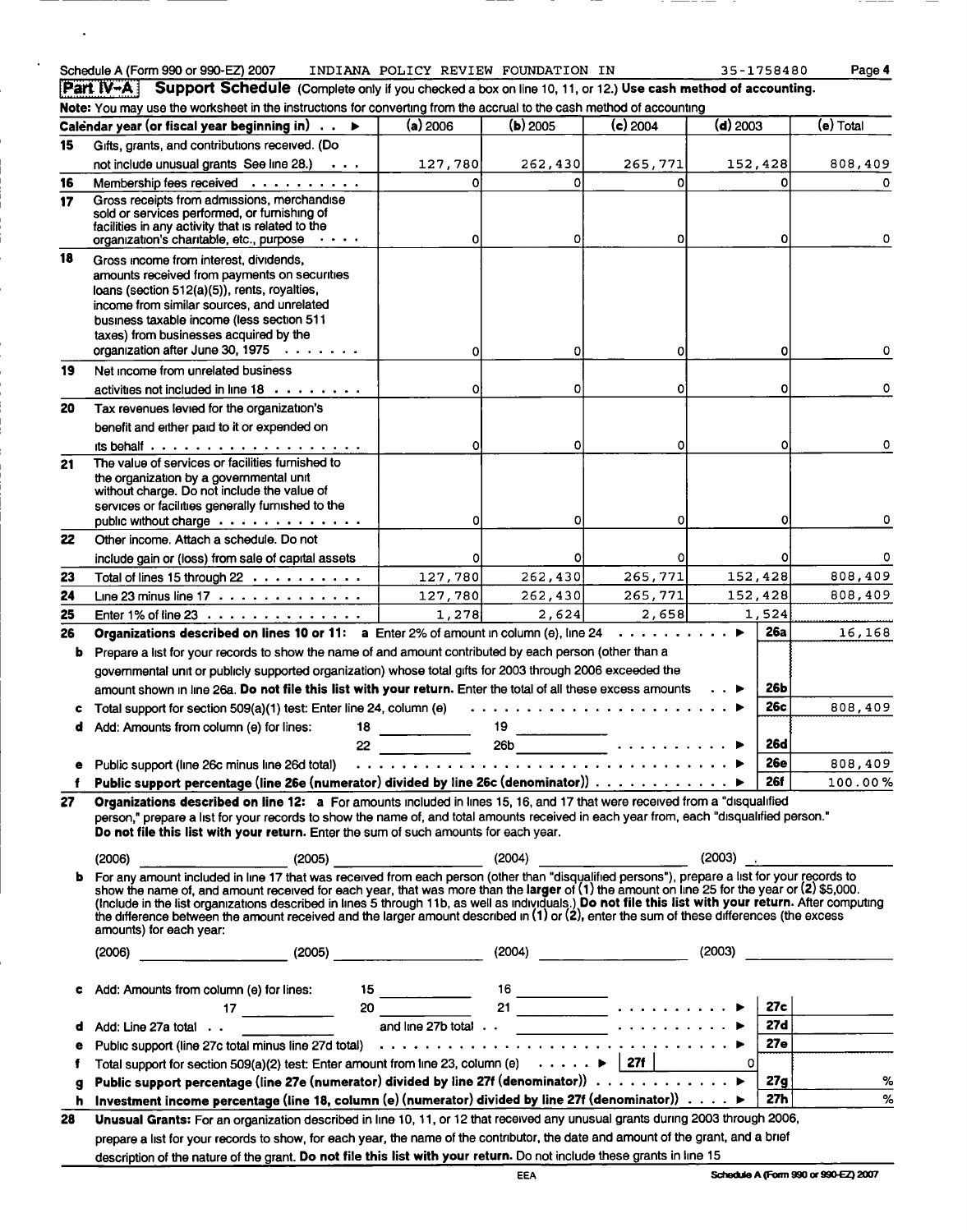|     | Schedule A (Form 990 or 990-EZ) 2007 INDIANA POLICY REVIEW FOUNDATION IN<br>35-1758480                                                                 |                 |            | Page 5 |
|-----|--------------------------------------------------------------------------------------------------------------------------------------------------------|-----------------|------------|--------|
|     | Part V<br>Private School Questionnaire (See page 9 of the instructions)<br>(To be completed ONLY by schools that checked the box on line 6 in Part IV) |                 |            |        |
| 29  | Does the organization have a racially nondiscriminatory policy toward students by statement in its charter, bylaws,                                    |                 | <b>Yes</b> | No     |
|     | other governing instrument, or in a resolution of its governing body?                                                                                  | 29              |            |        |
| 30  | Does the organization include a statement of its racially nondiscriminatory policy toward students in all its                                          |                 |            |        |
|     |                                                                                                                                                        |                 |            |        |
|     | brochures, catalogues, and other written communications with the public dealing with student admissions,                                               |                 |            |        |
|     |                                                                                                                                                        | 30              |            |        |
| 31  | Has the organization publicized its racially nondiscriminatory policy through newspaper or broadcast media during                                      |                 |            |        |
|     | the period of solicitation for students, or during the registration period if it has no solicitation program, in a way                                 |                 |            |        |
|     | that makes the policy known to all parts of the general community it serves?                                                                           | 31              |            |        |
|     | If "Yes," please describe; if "No," please explain. (If you need more space, attach a separate statement.)                                             |                 |            |        |
|     |                                                                                                                                                        |                 |            |        |
| 32  | Does the organization maintain the following                                                                                                           |                 |            |        |
|     | Records indicating the racial composition of the student body, faculty, and administrative staff? $\dots \dots \dots \dots$                            | 32a             |            |        |
| a   |                                                                                                                                                        |                 |            |        |
| b   | Records documenting that scholarships and other financial assistance are awarded on a racially nondiscriminatory                                       |                 |            |        |
|     | basis?                                                                                                                                                 | 32 <sub>b</sub> |            |        |
| c   | Copies of all catalogues, brochures, announcements, and other written communications to the public dealing                                             |                 |            |        |
|     |                                                                                                                                                        | 32 <sub>c</sub> |            |        |
| d   |                                                                                                                                                        | 32d             |            |        |
|     |                                                                                                                                                        |                 |            |        |
|     | If you answered "No" to any of the above, please explain (If you need more space, attach a separate statement.)                                        |                 |            |        |
|     |                                                                                                                                                        |                 |            |        |
|     |                                                                                                                                                        |                 |            |        |
|     |                                                                                                                                                        |                 |            |        |
| 33  | Does the organization discriminate by race in any way with respect to:                                                                                 |                 |            |        |
|     |                                                                                                                                                        | 33a             |            |        |
| ь   |                                                                                                                                                        | 33 <sub>b</sub> |            |        |
|     |                                                                                                                                                        |                 |            |        |
|     |                                                                                                                                                        | 33 <sub>c</sub> |            |        |
|     |                                                                                                                                                        |                 |            |        |
| đ   |                                                                                                                                                        | 33d             |            |        |
|     |                                                                                                                                                        | 33e             |            |        |
|     |                                                                                                                                                        |                 |            |        |
|     |                                                                                                                                                        | 33f             |            |        |
|     |                                                                                                                                                        |                 |            |        |
| g   |                                                                                                                                                        | 33g             |            |        |
|     |                                                                                                                                                        | 33h             |            |        |
|     | If you answered "Yes" to any of the above, please explain. (If you need more space, attach a separate statement.)                                      |                 |            |        |
|     |                                                                                                                                                        |                 |            |        |
|     |                                                                                                                                                        |                 |            |        |
|     |                                                                                                                                                        |                 |            |        |
| 34a | Does the organization receive any financial aid or assistance from a governmental agency?<br>.                                                         | 34a             |            |        |
|     |                                                                                                                                                        |                 |            |        |
| b   | Has the organization's right to such aid ever been revoked or suspended?                                                                               | 34 <sub>b</sub> |            |        |
|     | If you answered "Yes" to either 34a or b, please explain using an attached statement.                                                                  |                 |            |        |
|     |                                                                                                                                                        |                 |            |        |
| 35  | Does the organization certify that it has complied with the applicable requirements of sections 4.01 through 4.05                                      |                 |            |        |
|     | of Rev. Proc. 75-50, 1975-2 C.B 587, covering racial nondiscrimination? If "No," attach an explanation                                                 | 35              |            |        |
|     |                                                                                                                                                        |                 |            |        |

 $----$ 

--

 $\mathcal{L}^{\text{max}}_{\text{max}}$ 

 $\sim 100$  km s  $^{-1}$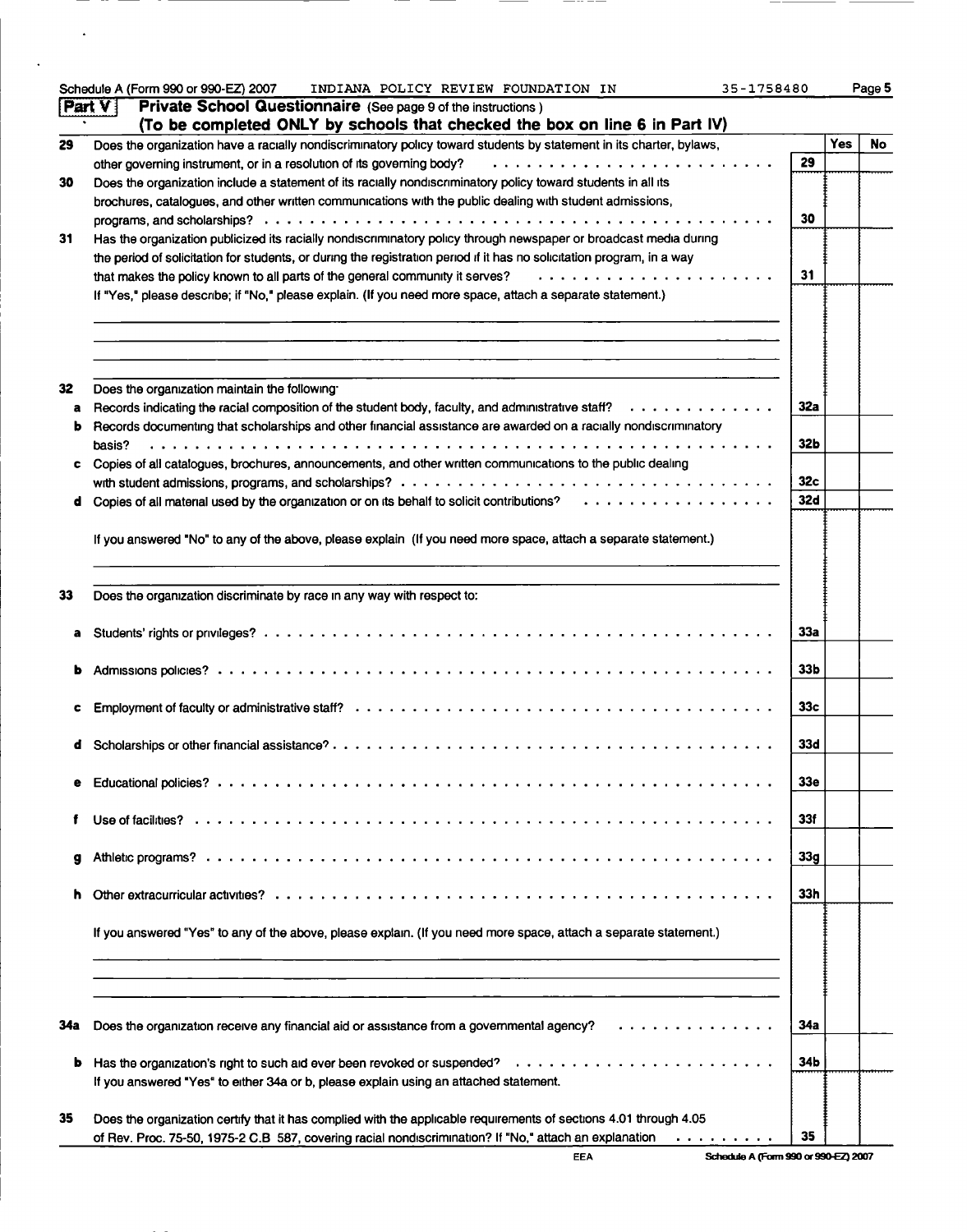|          | Schedule A (Form 990 or 990-EZ) 2007                                                                                                                                                           |                                    | INDIANA POLICY REVIEW FOUNDATION IN                  |            |          | 35-1758480                                                | Page 6                              |
|----------|------------------------------------------------------------------------------------------------------------------------------------------------------------------------------------------------|------------------------------------|------------------------------------------------------|------------|----------|-----------------------------------------------------------|-------------------------------------|
|          | Part VI-A<br>Lobbying Expenditures by Electing Public Charities (See page 11 of the instructions.)                                                                                             |                                    |                                                      |            |          |                                                           |                                     |
|          | (To be completed ONLY by an eligible organization that filed Form 5768)                                                                                                                        |                                    |                                                      |            |          |                                                           |                                     |
|          | Check $\blacktriangleright$ a<br>if the organization belongs to an affiliated group.                                                                                                           | Check $\triangleright$ <b>b</b>    |                                                      |            |          | if you checked "a" and "limited control" provisions apply | ወ)                                  |
|          | <b>Limits on Lobbying Expenditures</b>                                                                                                                                                         |                                    |                                                      |            |          | (n)<br>Affiliated group<br>totals                         | To be completed<br>for all electing |
|          | (The term "expenditures" means amounts paid or incurred)                                                                                                                                       |                                    |                                                      |            |          |                                                           | organizations                       |
| 36       | Total lobbying expenditures to influence public opinion (grassroots lobbying)                                                                                                                  |                                    |                                                      | . <i>.</i> | 36       |                                                           |                                     |
| 37       | Total lobbying expenditures to influence a legislative body (direct lobbying)                                                                                                                  |                                    | .                                                    |            | 37       |                                                           |                                     |
| 38       | Total lobbying expenditures (add lines 36 and 37) $\ldots \ldots \ldots \ldots \ldots \ldots \ldots \ldots \ldots$                                                                             |                                    |                                                      |            | 38<br>39 |                                                           |                                     |
| 39       |                                                                                                                                                                                                |                                    |                                                      |            | 40       |                                                           |                                     |
| 40<br>41 | Lobbying nontaxable amount. Enter the amount from the following table-                                                                                                                         |                                    |                                                      |            |          |                                                           |                                     |
|          | If the amount on line 40 is-                                                                                                                                                                   | The lobbying nontaxable amount is- |                                                      |            |          |                                                           |                                     |
|          | Not over \$500,000 20% of the amount on line 40                                                                                                                                                |                                    |                                                      |            |          |                                                           |                                     |
|          | Over \$500,000 but not over \$1,000,000 \$100,000 plus 15% of the excess over \$500,000                                                                                                        |                                    |                                                      |            |          |                                                           |                                     |
|          | Over \$1,000,000 but not over \$1,500,000 . \$175,000 plus 10% of the excess over \$1,000,000                                                                                                  |                                    |                                                      |            | 41       |                                                           |                                     |
|          | Over \$1,500,000 but not over \$17,000,000 . \$225,000 plus 5% of the excess over \$1,500,000                                                                                                  |                                    |                                                      |            |          |                                                           |                                     |
|          |                                                                                                                                                                                                |                                    |                                                      |            |          |                                                           |                                     |
| 42       |                                                                                                                                                                                                |                                    |                                                      |            | 42       |                                                           |                                     |
| 43       | Subtract line 42 from line 36. Enter -0- if line 42 is more than line 36                                                                                                                       |                                    | .                                                    |            | 43       |                                                           |                                     |
| 44       | Subtract line 41 from line 38. Enter -0- if line 41 is more than line 38                                                                                                                       |                                    | .                                                    |            | 44       |                                                           | ٥l                                  |
|          |                                                                                                                                                                                                |                                    |                                                      |            |          |                                                           |                                     |
|          | Caution: If there is an amount on either line 43 or line 44, you must file Form 4720.                                                                                                          |                                    |                                                      |            |          |                                                           |                                     |
|          |                                                                                                                                                                                                |                                    | 4-Year Averaging Period Under Section 501(h)         |            |          |                                                           |                                     |
|          | (Some organizations that made a section 501(h) election do not have to complete all of the five columns below.<br>See the instructions for lines 45 through 50 on page 13 of the instructions) |                                    |                                                      |            |          |                                                           |                                     |
|          |                                                                                                                                                                                                |                                    |                                                      |            |          |                                                           |                                     |
|          |                                                                                                                                                                                                |                                    | Lobbying Expenditures During 4-Year Averaging Period |            |          |                                                           |                                     |
|          | Calendar year (or                                                                                                                                                                              | (a)                                | (b)                                                  | (c)        |          | (d)                                                       | (e)                                 |
|          | fiscal year beginning in) $\blacktriangleright$                                                                                                                                                | 2007                               | 2006                                                 | 2005       |          | 2004                                                      | Total                               |
|          |                                                                                                                                                                                                |                                    |                                                      |            |          |                                                           |                                     |
| 45       | Lobbying nontaxable amount $\cdots$                                                                                                                                                            |                                    |                                                      |            |          |                                                           |                                     |
|          |                                                                                                                                                                                                |                                    |                                                      |            |          |                                                           |                                     |
| 46       | Lobbying ceiling amount $(150\% \text{ of line } 45(e))$ .                                                                                                                                     |                                    |                                                      |            |          |                                                           |                                     |
|          |                                                                                                                                                                                                |                                    |                                                      |            |          |                                                           |                                     |
| 47       | Total lobbving expenditures<br>.                                                                                                                                                               |                                    |                                                      |            |          |                                                           |                                     |
| 48       | Grassroots nontaxable amount                                                                                                                                                                   |                                    |                                                      |            |          |                                                           |                                     |
|          |                                                                                                                                                                                                |                                    |                                                      |            |          |                                                           |                                     |
| 49       | Grassroots ceiling amount (150% of line 48(e)).                                                                                                                                                |                                    |                                                      |            |          |                                                           |                                     |
|          |                                                                                                                                                                                                |                                    |                                                      |            |          |                                                           |                                     |
| 50       | Grassroots lobbying expenditures                                                                                                                                                               |                                    |                                                      |            |          |                                                           |                                     |
|          | <b>Lobbying Activity by Nonelecting Public Charities</b><br>Part VI-B                                                                                                                          |                                    |                                                      |            |          |                                                           |                                     |
|          | (For reporting only by organizations that did not complete Part VI-A) (See page 14 of the instructions.)                                                                                       |                                    |                                                      |            |          |                                                           |                                     |

 $\mathcal{A}$ 

 $\mathbf{v}$ 

|   | During the year, did the organization attempt to influence national, state or local legislation, including any                                                                                                                | Yes | No | Amount     |
|---|-------------------------------------------------------------------------------------------------------------------------------------------------------------------------------------------------------------------------------|-----|----|------------|
|   | attempt to influence public opinion on a legislative matter or referendum, through the use of:                                                                                                                                |     |    |            |
| a | Volunteers                                                                                                                                                                                                                    |     |    |            |
|   | <b>b</b> Paid staff or management (include compensation in expenses reported on lines c through $h$ .) $\ldots \ldots$                                                                                                        |     |    |            |
| с |                                                                                                                                                                                                                               |     |    | $^{\circ}$ |
| d |                                                                                                                                                                                                                               |     |    |            |
| ۰ | Publications, or published or broadcast statements enterstanding on the statement of the statements of the statements of the statements of the statements of the statement of the statement of the statement of the statement |     |    |            |
|   | Grants to other organizations for lobbying purposes                                                                                                                                                                           |     |    |            |
| g | Direct contact with legislators, their staffs, government officials, or a legislative body                                                                                                                                    |     |    |            |
| n | Rallies, demonstrations, seminars, conventions, speeches, lectures, or any other means                                                                                                                                        |     |    |            |
|   | Total lobbying expenditures (Add lines c through $h$ .) $\ldots \ldots \ldots \ldots \ldots \ldots \ldots \ldots \ldots \ldots \ldots$                                                                                        |     |    |            |
|   | If "Yes" to any of the above, also attach a statement giving a detailed description of the lobbying activities.                                                                                                               |     |    |            |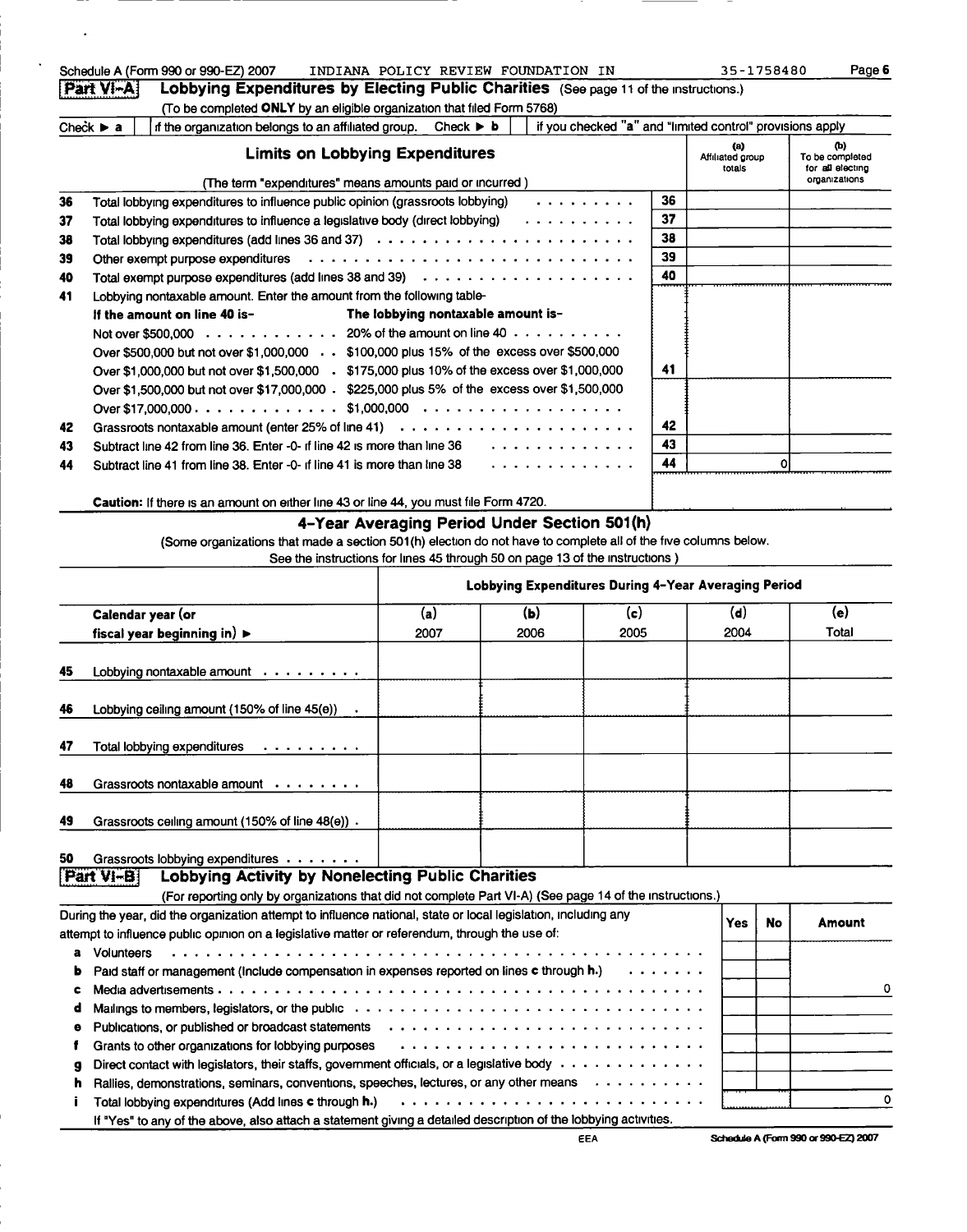|     |          | Schedule A (Form 990 or 990-EZ) 2007                                                                                                        | INDIANA POLICY REVIEW FOUNDATION IN      |                                                                                          | 35-1758480                                                       |              |     | Page 7                  |
|-----|----------|---------------------------------------------------------------------------------------------------------------------------------------------|------------------------------------------|------------------------------------------------------------------------------------------|------------------------------------------------------------------|--------------|-----|-------------------------|
|     | Part VII |                                                                                                                                             |                                          | Information Regarding Transfers To and Transactions and Relationships With Noncharitable |                                                                  |              |     |                         |
|     |          | <b>Exempt Organizations</b> (See page 14 of the instructions.)                                                                              |                                          |                                                                                          |                                                                  |              |     |                         |
| 51  |          | Did the reporting organization directly or indirectly engage in any of the following with any other organization described in section       |                                          |                                                                                          |                                                                  |              |     |                         |
|     |          | 501(c) of the Code (other than section 501(c)(3) organizations) or in section 527, relating to political organizations?                     |                                          |                                                                                          |                                                                  |              |     |                         |
|     |          | Transfers from the reporting organization to a noncharitable exempt organization of:                                                        |                                          |                                                                                          |                                                                  |              | Yes | No                      |
|     |          |                                                                                                                                             |                                          |                                                                                          |                                                                  | 51a(i)       |     | $\mathbf X$             |
|     |          |                                                                                                                                             |                                          |                                                                                          |                                                                  | a(ii)        |     | $\mathbf{X}$            |
| ь   |          | Other transactions                                                                                                                          |                                          |                                                                                          |                                                                  |              |     |                         |
|     |          |                                                                                                                                             |                                          |                                                                                          |                                                                  | <b>Ь</b> (і) |     | X                       |
|     |          | (ii) Purchases of assets from a noncharitable exempt organization $\cdots \cdots \cdots \cdots \cdots \cdots \cdots \cdots \cdots$          |                                          |                                                                                          |                                                                  | b(ii)        |     | $\overline{\mathbf{X}}$ |
|     | (iii)    | Rental of facilities, equipment, or other assets (all contacts of all contacts of activities, and the set of the set of the set of $\alpha$ |                                          |                                                                                          |                                                                  | b(iii)       |     | $\mathbf X$             |
|     |          |                                                                                                                                             |                                          |                                                                                          |                                                                  | b(iv)        |     | $\mathbf X$             |
|     |          |                                                                                                                                             |                                          |                                                                                          |                                                                  | b(v)         |     | $\mathbf X$             |
|     |          | (vi) Performance of services or membership or fundraising solicitations $\cdots \cdots \cdots \cdots \cdots \cdots \cdots$                  |                                          |                                                                                          |                                                                  | b(vi)        |     | $\mathbf X$             |
| c   |          | Sharing of facilities, equipment, mailing lists, other assets, or paid employees                                                            |                                          |                                                                                          |                                                                  | c            |     | $\overline{\mathbf{X}}$ |
| d   |          | If the answer to any of the above is "Yes," complete the following schedule Column (b) should always show the fair market value of the      |                                          |                                                                                          |                                                                  |              |     |                         |
|     |          | goods, other assets, or services given by the reporting organization. If the organization received less than fair market value in any       |                                          |                                                                                          |                                                                  |              |     |                         |
|     |          | transaction or sharing arrangement, show in column (d) the value of the goods, other assets, or services received                           |                                          |                                                                                          |                                                                  |              |     |                         |
|     | (a)      | <b>(b)</b>                                                                                                                                  | (c)                                      |                                                                                          | (d)                                                              |              |     |                         |
|     | Line no  | Amount involved                                                                                                                             | Name of nonchantable exempt organization |                                                                                          | Description of transfers, transactions, and sharing arrangements |              |     |                         |
|     |          |                                                                                                                                             |                                          |                                                                                          |                                                                  |              |     |                         |
|     |          |                                                                                                                                             |                                          |                                                                                          |                                                                  |              |     |                         |
|     |          |                                                                                                                                             |                                          |                                                                                          |                                                                  |              |     |                         |
|     |          |                                                                                                                                             |                                          |                                                                                          |                                                                  |              |     |                         |
|     |          |                                                                                                                                             |                                          |                                                                                          |                                                                  |              |     |                         |
|     |          |                                                                                                                                             |                                          |                                                                                          |                                                                  |              |     |                         |
|     |          |                                                                                                                                             |                                          |                                                                                          |                                                                  |              |     |                         |
|     |          |                                                                                                                                             |                                          |                                                                                          |                                                                  |              |     |                         |
|     |          |                                                                                                                                             |                                          |                                                                                          |                                                                  |              |     |                         |
|     |          |                                                                                                                                             |                                          |                                                                                          |                                                                  |              |     |                         |
|     |          |                                                                                                                                             |                                          |                                                                                          |                                                                  |              |     |                         |
|     |          |                                                                                                                                             |                                          |                                                                                          |                                                                  |              |     |                         |
|     |          |                                                                                                                                             |                                          |                                                                                          |                                                                  |              |     |                         |
|     |          |                                                                                                                                             |                                          |                                                                                          |                                                                  |              |     |                         |
|     |          |                                                                                                                                             |                                          |                                                                                          |                                                                  |              |     |                         |
|     |          |                                                                                                                                             |                                          |                                                                                          |                                                                  |              |     |                         |
|     |          |                                                                                                                                             |                                          |                                                                                          |                                                                  |              |     |                         |
|     |          | 52a Is the organization directly or indirectly affiliated with, or related to, one or more tax-exempt organizations                         |                                          |                                                                                          |                                                                  |              |     |                         |
|     |          | described in section 501(c) of the Code (other than section 501(c)(3)) or in section 527?                                                   |                                          |                                                                                          |                                                                  | Yes          | lx. | No                      |
|     |          | <b>b</b> If "Yes," complete the following schedule:                                                                                         |                                          |                                                                                          |                                                                  |              |     |                         |
|     |          | (a)                                                                                                                                         | (b)                                      |                                                                                          | (c)                                                              |              |     |                         |
|     |          | Name of organization                                                                                                                        | Type of organization                     |                                                                                          | Description of relationship                                      |              |     |                         |
| N/A |          |                                                                                                                                             |                                          |                                                                                          |                                                                  |              |     |                         |
|     |          |                                                                                                                                             |                                          |                                                                                          |                                                                  |              |     |                         |
|     |          |                                                                                                                                             |                                          |                                                                                          |                                                                  |              |     |                         |
|     |          |                                                                                                                                             |                                          |                                                                                          |                                                                  |              |     |                         |
|     |          |                                                                                                                                             |                                          |                                                                                          |                                                                  |              |     |                         |
|     |          |                                                                                                                                             |                                          |                                                                                          |                                                                  |              |     |                         |
|     |          |                                                                                                                                             |                                          |                                                                                          |                                                                  |              |     |                         |
|     |          |                                                                                                                                             |                                          |                                                                                          |                                                                  |              |     |                         |
|     |          |                                                                                                                                             |                                          |                                                                                          |                                                                  |              |     |                         |
|     |          |                                                                                                                                             |                                          |                                                                                          |                                                                  |              |     |                         |
|     |          |                                                                                                                                             |                                          |                                                                                          |                                                                  |              |     |                         |
|     |          |                                                                                                                                             |                                          |                                                                                          |                                                                  |              |     |                         |
|     |          |                                                                                                                                             |                                          |                                                                                          |                                                                  |              |     |                         |
|     |          |                                                                                                                                             |                                          |                                                                                          |                                                                  |              |     |                         |
|     |          |                                                                                                                                             |                                          |                                                                                          |                                                                  |              |     |                         |
|     |          |                                                                                                                                             |                                          |                                                                                          |                                                                  |              |     |                         |
|     |          |                                                                                                                                             |                                          |                                                                                          |                                                                  |              |     |                         |

 $\langle \cdot, \cdot \rangle$ 

 $\mathcal{L}^{\mathcal{L}}$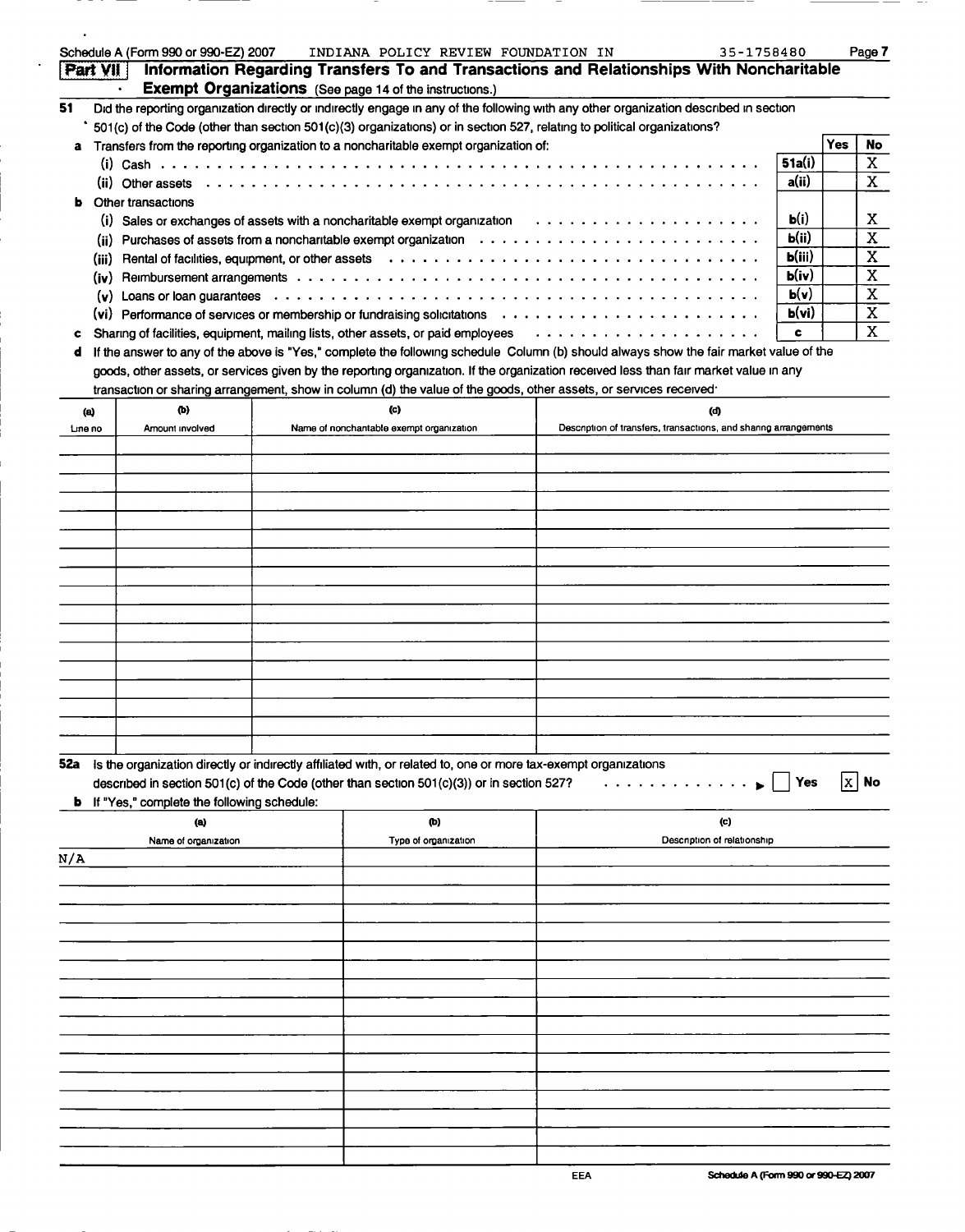|             | Form 4562                                                               |                                   |                                             | <b>Depreciation and Amortization</b>                                                                                                 |                              |                                                 |                  |    | OMB No. 1545-0172             |  |
|-------------|-------------------------------------------------------------------------|-----------------------------------|---------------------------------------------|--------------------------------------------------------------------------------------------------------------------------------------|------------------------------|-------------------------------------------------|------------------|----|-------------------------------|--|
|             | Department of the Treasury                                              |                                   | (Including Information on Listed Property)  |                                                                                                                                      |                              |                                                 |                  |    |                               |  |
|             | Internal Revenue Service                                                |                                   | $\triangleright$ See separate instructions. |                                                                                                                                      |                              | $\triangleright$ Attach to your tax return.     |                  |    | Attachment<br>Sequence No. 67 |  |
|             | Name(s) shown on return                                                 |                                   |                                             |                                                                                                                                      |                              | Business or activity to which this form relates |                  |    | Identifying number            |  |
|             | INDIANA POLICY REVIEW FOUNDATION                                        |                                   |                                             |                                                                                                                                      | FORM 990 - 1                 |                                                 |                  |    | 35-1758480                    |  |
| [Part 1]    |                                                                         |                                   |                                             | <b>Election To Expense Certain Property Under Section 179</b>                                                                        |                              |                                                 |                  |    |                               |  |
|             |                                                                         |                                   |                                             | Note: If you have any listed property, complete Part V before you complete Part I                                                    |                              |                                                 |                  |    |                               |  |
| 1           |                                                                         |                                   |                                             | Maximum amount. See the instructions for a higher limit for certain businesses                                                       |                              | .                                               |                  | 1  |                               |  |
| 2           | Total cost of section 179 property placed in service (see instructions) |                                   |                                             |                                                                                                                                      |                              | .                                               |                  | 2  |                               |  |
| 3           | Threshold cost of section 179 property before reduction in limitation   |                                   |                                             |                                                                                                                                      |                              | .                                               |                  | 3  |                               |  |
| 4           |                                                                         |                                   |                                             | Reduction in limitation. Subtract line 3 from line 2. If zero or less, enter -0-                                                     |                              | .                                               |                  | 4  |                               |  |
| 5           |                                                                         |                                   |                                             | Dollar limitation for tax year. Subtract line 4 from line 1. If zero or less, enter -0-. If married filing                           |                              |                                                 |                  |    |                               |  |
|             | separately, see instructions                                            |                                   |                                             |                                                                                                                                      |                              |                                                 |                  | 5  |                               |  |
|             |                                                                         | (a) Description of property       |                                             |                                                                                                                                      | (b) Cost (business use only) |                                                 | (c) Elected cost |    |                               |  |
| 6           |                                                                         |                                   |                                             |                                                                                                                                      |                              |                                                 |                  |    |                               |  |
|             |                                                                         |                                   |                                             |                                                                                                                                      |                              |                                                 |                  |    |                               |  |
| 7           | Listed property. Enter the amount from line 29                          |                                   |                                             | .                                                                                                                                    | 7                            |                                                 |                  |    |                               |  |
| 8           |                                                                         |                                   |                                             | Total elected cost of section 179 property. Add amounts in column (c), lines 6 and 7                                                 |                              | .                                               |                  | 8  |                               |  |
| 9           | Tentative deduction. Enter the smaller of line 5 or line 8              |                                   |                                             |                                                                                                                                      |                              |                                                 |                  | 9  |                               |  |
| 10          | Carryover of disallowed deduction from line 13 of your 2006 Form 4562   |                                   |                                             |                                                                                                                                      |                              | .                                               |                  | 10 |                               |  |
| 11          |                                                                         |                                   |                                             | Business income limitation. Enter the smaller of business income (not less than zero) or line 5 (see instructions)                   |                              |                                                 |                  | 11 |                               |  |
| 12          |                                                                         |                                   |                                             | Section 179 expense deduction Add lines 9 and 10, but do not enter more than line 11                                                 |                              | .                                               |                  | 12 |                               |  |
| 13          |                                                                         |                                   |                                             | Carryover of disallowed deduction to 2008 Add lines 9 and 10, less line 12                                                           | 13<br>▶                      |                                                 |                  |    |                               |  |
|             |                                                                         |                                   |                                             | Note: Do not use Part II or Part III below for listed property. Instead, use Part V.                                                 |                              |                                                 |                  |    |                               |  |
| i Part II i |                                                                         |                                   |                                             | Special Depreciation Allowance and Other Depreciation (Do not include listed property.) (See instructions.)                          |                              |                                                 |                  |    |                               |  |
| 14          |                                                                         |                                   |                                             | Special allowance for qualified New York Liberty or Gulf Opportunity Zone property (other than listed                                |                              |                                                 |                  |    |                               |  |
|             |                                                                         |                                   |                                             | property) and cellulosic biomass ethanol plant property placed in service during the tax year (see                                   |                              |                                                 |                  |    |                               |  |
|             |                                                                         |                                   |                                             |                                                                                                                                      |                              |                                                 |                  | 14 |                               |  |
| 15          |                                                                         |                                   |                                             | Property subject to section 168(f)(1) election $\ldots \ldots \ldots \ldots \ldots \ldots \ldots \ldots \ldots \ldots \ldots \ldots$ |                              |                                                 |                  | 15 |                               |  |
| 16          |                                                                         |                                   |                                             | Other depreciation (including ACRS) $\ldots \ldots \ldots \ldots \ldots \ldots \ldots \ldots \ldots \ldots \ldots \ldots \ldots$     |                              |                                                 |                  | 16 |                               |  |
| Part        |                                                                         |                                   |                                             | <b>MACRS Depreciation</b> (Do not include listed property) (See instructions.)                                                       |                              |                                                 |                  |    |                               |  |
|             |                                                                         |                                   |                                             | <b>Section A</b>                                                                                                                     |                              |                                                 |                  |    |                               |  |
| 17          |                                                                         |                                   |                                             | MACRS deductions for assets placed in service in tax years beginning before 2007                                                     |                              |                                                 |                  | 17 |                               |  |
| 18          |                                                                         |                                   |                                             | If you are electing to group any assets placed in service during the tax year into one or more                                       |                              |                                                 |                  |    |                               |  |
|             | general asset accounts, check here                                      |                                   |                                             |                                                                                                                                      |                              |                                                 |                  |    |                               |  |
|             |                                                                         |                                   |                                             | Section B - Assets Placed in Service During 2007 Tax Year Using the General Depreciation System                                      |                              |                                                 |                  |    |                               |  |
|             | (a) Classification of property                                          |                                   | (b) Month and<br>vear placed in             | (C) Basis for depreciation<br>(business/investment use                                                                               | $(d)$ Recovery               | (e) Convention                                  | (f) Method       |    | (g) Depreciation deduction    |  |
|             |                                                                         |                                   | service                                     | only-see instructions)                                                                                                               | penod                        |                                                 |                  |    |                               |  |
| 19a         | 3-year property                                                         |                                   |                                             |                                                                                                                                      |                              |                                                 |                  |    |                               |  |
| ь           | 5-year property                                                         |                                   |                                             |                                                                                                                                      |                              |                                                 |                  |    |                               |  |
| c           | 7-year property                                                         |                                   |                                             |                                                                                                                                      |                              |                                                 |                  |    |                               |  |
| d           | 10-year property                                                        |                                   |                                             |                                                                                                                                      |                              |                                                 |                  |    |                               |  |
| е           | 15-year property                                                        |                                   |                                             |                                                                                                                                      |                              |                                                 |                  |    |                               |  |
| f           | 20-year property                                                        |                                   |                                             |                                                                                                                                      |                              |                                                 |                  |    |                               |  |
| g           | 25-year property                                                        |                                   |                                             |                                                                                                                                      | 25 yrs.                      |                                                 | S/L              |    |                               |  |
| h.          | Residential rental                                                      |                                   |                                             |                                                                                                                                      | 27.5 yrs                     | MМ                                              | S/L              |    |                               |  |
|             | property                                                                |                                   |                                             |                                                                                                                                      | 27.5 yrs.                    | MМ                                              | S/L              |    |                               |  |
| Ť.          | Nonresidential real                                                     |                                   |                                             |                                                                                                                                      | 39 yrs.                      | MМ                                              | SΛ               |    |                               |  |
|             | property                                                                |                                   |                                             |                                                                                                                                      |                              | MМ                                              | S/L              |    |                               |  |
|             |                                                                         |                                   |                                             | Section C - Assets Placed in Service During 2007 Tax Year Using the Alternative Depreciation System                                  |                              |                                                 |                  |    |                               |  |
| 20a -       | Class life                                                              |                                   |                                             |                                                                                                                                      |                              |                                                 | SЛ               |    |                               |  |
| ь           | 12-year                                                                 |                                   |                                             |                                                                                                                                      | 12 yrs                       |                                                 | <b>S/L</b>       |    |                               |  |
| c           | 40-year                                                                 |                                   |                                             |                                                                                                                                      | 40 yrs                       | MМ                                              | <b>S/L</b>       |    |                               |  |
| Part IV     |                                                                         | <b>Summary</b> (see instructions) |                                             |                                                                                                                                      |                              |                                                 |                  |    |                               |  |
| 21          | Listed property. Enter amount from line 28                              |                                   |                                             | .                                                                                                                                    |                              |                                                 |                  | 21 | 896                           |  |
| 22          |                                                                         |                                   |                                             | Total. Add amounts from line 12, lines 14 through 17, lines 19 and 20 in column (g), and line 21.                                    |                              |                                                 |                  |    |                               |  |
|             |                                                                         |                                   |                                             | Enter here and on the appropriate lines of your return. Partnerships and S corporations - see instr.                                 |                              |                                                 | $\sim$ 100 $\pm$ | 22 | 896                           |  |
| 23          | For assets shown above and placed in service during the current year,   |                                   |                                             |                                                                                                                                      |                              |                                                 |                  |    |                               |  |
|             | enter the portion of the basis attributable to section 263A costs       |                                   |                                             | .                                                                                                                                    | 23                           |                                                 |                  |    |                               |  |
|             | For Paperwork Reduction Act Notice, see separate instructions.          |                                   |                                             |                                                                                                                                      | <b>EEA</b>                   |                                                 |                  |    | Form 4562 (2007)              |  |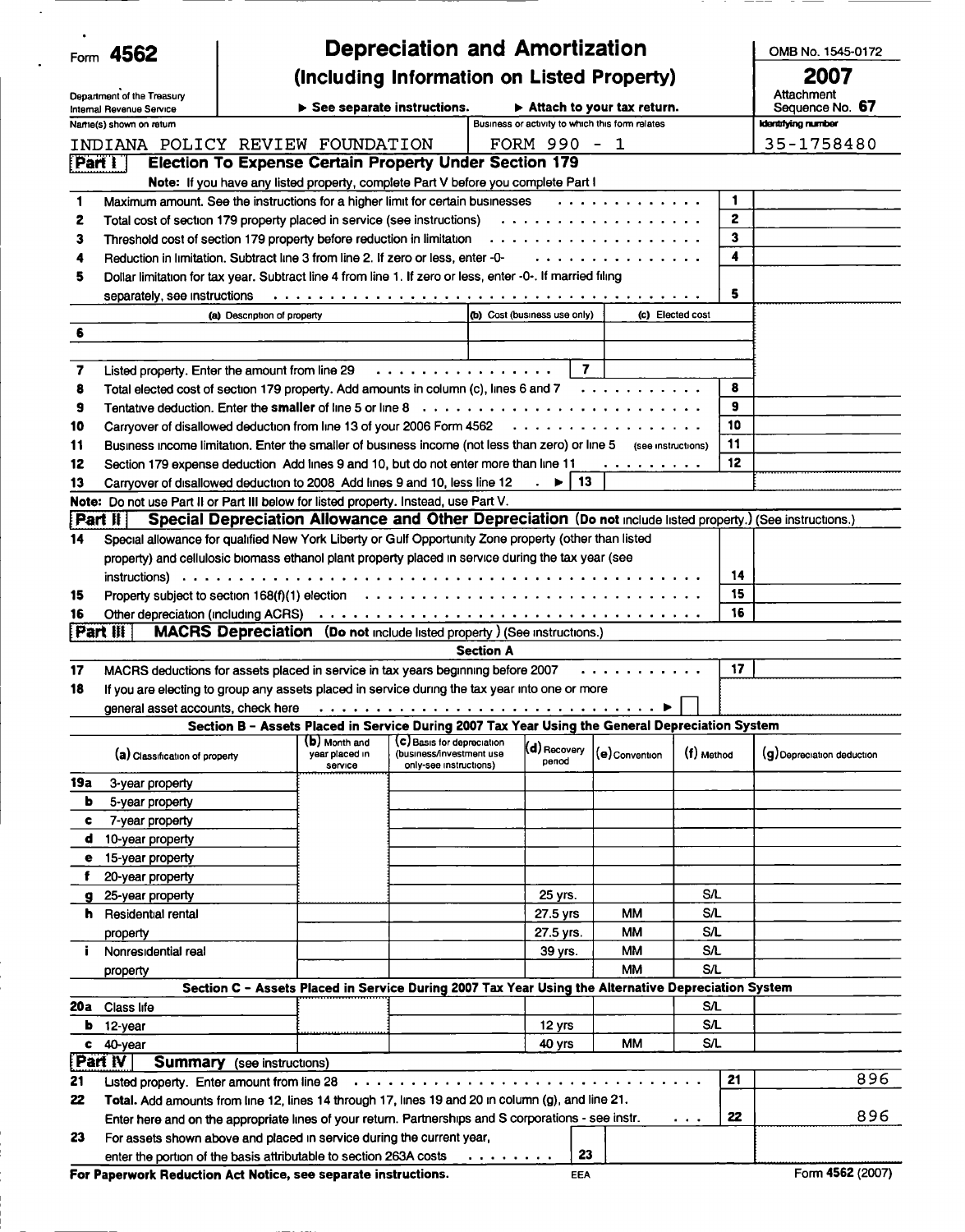|                 | Form 4562 (2007)                                                                                                                                                  |                                 | INDIANA POLICY REVIEW FOUNDATION IN                                                                                                                                                                                 |        |                                            |           |                                                |           |                        |                                        |                     | 35-1758480 |                                  |                               | Page 2                         |
|-----------------|-------------------------------------------------------------------------------------------------------------------------------------------------------------------|---------------------------------|---------------------------------------------------------------------------------------------------------------------------------------------------------------------------------------------------------------------|--------|--------------------------------------------|-----------|------------------------------------------------|-----------|------------------------|----------------------------------------|---------------------|------------|----------------------------------|-------------------------------|--------------------------------|
|                 | <b>Part V</b>                                                                                                                                                     |                                 | Listed Property (include automobiles, certain other vehicles, cellular telephones, certain computers, and                                                                                                           |        |                                            |           |                                                |           |                        |                                        |                     |            |                                  |                               |                                |
|                 |                                                                                                                                                                   |                                 | property used for entertainment, recreation, or amusement.)                                                                                                                                                         |        |                                            |           |                                                |           |                        |                                        |                     |            |                                  |                               |                                |
|                 |                                                                                                                                                                   |                                 | Note: For any vehicle for which you are using the standard mileage rate or deducting lease expense, complete only<br>24a, 24b, columns (a) through (c) of Section A, all of Section B, and Section C if applicable. |        |                                            |           |                                                |           |                        |                                        |                     |            |                                  |                               |                                |
|                 | Section A - Depreciation and Other Information (Caution: See the instructions for limits for passenger automobiles.)                                              |                                 |                                                                                                                                                                                                                     |        |                                            |           |                                                |           |                        |                                        |                     |            |                                  |                               |                                |
|                 | 24a Do you have evidence to support the business/investment use claimed?                                                                                          |                                 |                                                                                                                                                                                                                     |        |                                            |           | Yes                                            | No        |                        | 24b If "Yes," is the evidence written? |                     |            |                                  | <b>Yes</b>                    | No                             |
|                 |                                                                                                                                                                   |                                 | $\left( c\right)$                                                                                                                                                                                                   |        |                                            |           | (e)                                            |           |                        |                                        |                     |            |                                  |                               | $\boldsymbol{\theta}$          |
|                 | (a)<br>Type of property (list<br>vehicles first)                                                                                                                  | Ф)<br>Date placed in<br>service | Business/<br>investment<br><b>USG</b>                                                                                                                                                                               |        | (d)<br>Cost or other<br>basis              |           | Basis for depreciation<br>(business/investment |           | ω<br>Recovery<br>penod | Method/<br>Convention                  | (g)                 |            | (h)<br>Depreciation<br>deduction |                               | Elected<br>section 179<br>cost |
|                 |                                                                                                                                                                   |                                 | percentage                                                                                                                                                                                                          |        |                                            |           | use only)                                      |           |                        |                                        |                     |            |                                  |                               |                                |
| 25              | Special allowance for qualified Gulf Opportunity Zone property placed in service during the tax                                                                   |                                 |                                                                                                                                                                                                                     |        |                                            |           |                                                |           |                        |                                        | 25                  |            |                                  |                               |                                |
|                 | year and used more than 50% in a qualified business use (see instructions)                                                                                        |                                 |                                                                                                                                                                                                                     |        |                                            |           |                                                |           | .                      |                                        |                     |            |                                  |                               |                                |
| 26              | Property used more than 50% in a qualified business use:                                                                                                          | 20060429100                     |                                                                                                                                                                                                                     |        | 4,481                                      |           | 4,481                                          |           | 5                      |                                        |                     |            | 896                              |                               |                                |
| <b>COMPUTER</b> |                                                                                                                                                                   |                                 | %                                                                                                                                                                                                                   |        |                                            |           |                                                |           |                        | 5/L-HY                                 |                     |            |                                  |                               |                                |
|                 |                                                                                                                                                                   |                                 | ℅                                                                                                                                                                                                                   |        |                                            |           |                                                |           |                        |                                        |                     |            |                                  |                               |                                |
|                 |                                                                                                                                                                   |                                 | %                                                                                                                                                                                                                   |        |                                            |           |                                                |           |                        |                                        |                     |            |                                  |                               |                                |
| 27              | Property used 50% or less in a qualified business use:                                                                                                            |                                 |                                                                                                                                                                                                                     |        |                                            |           |                                                |           |                        |                                        |                     |            |                                  |                               |                                |
|                 |                                                                                                                                                                   |                                 | %                                                                                                                                                                                                                   |        |                                            |           |                                                |           |                        | S/L                                    |                     |            |                                  |                               |                                |
|                 |                                                                                                                                                                   |                                 | $\%$                                                                                                                                                                                                                |        |                                            |           |                                                |           |                        | S/L                                    |                     |            |                                  |                               |                                |
|                 |                                                                                                                                                                   |                                 | %                                                                                                                                                                                                                   |        |                                            |           |                                                |           |                        | S/L-                                   |                     |            |                                  |                               |                                |
| 28              | Add amounts in column (h), lines 25 through 27. Enter here and on line 21, page 1                                                                                 |                                 |                                                                                                                                                                                                                     |        |                                            |           |                                                |           | .                      |                                        | 28                  |            | 896                              |                               |                                |
| 29              | Add amounts in column (i), line 26. Enter here and on line 7, page 1                                                                                              |                                 |                                                                                                                                                                                                                     |        |                                            |           |                                                |           |                        |                                        |                     |            | 29                               |                               |                                |
|                 |                                                                                                                                                                   |                                 |                                                                                                                                                                                                                     |        | Section B - Information on Use of Vehicles |           |                                                |           |                        |                                        |                     |            |                                  |                               |                                |
|                 | Complete this section for vehicles used by a sole proprietor, partner, or other "more than 5% owner," or related person.                                          |                                 |                                                                                                                                                                                                                     |        |                                            |           |                                                |           |                        |                                        |                     |            |                                  |                               |                                |
|                 | If you provided vehicles to your employees, first answer the questions in Section C to see if you meet an exception to completing this section for those vehicles |                                 |                                                                                                                                                                                                                     |        |                                            |           |                                                |           |                        |                                        |                     |            |                                  |                               |                                |
| 30              | Total business/investment miles driven                                                                                                                            |                                 |                                                                                                                                                                                                                     |        | (a)                                        |           | ው)                                             |           | (c)                    | (d)                                    |                     |            | (e)                              |                               | 0                              |
|                 | dunng the year ( do not include commuting                                                                                                                         |                                 |                                                                                                                                                                                                                     |        | Vehicle 1                                  | Vehicle 2 |                                                | Vehicle 3 |                        | Vehicle 4                              |                     |            | Vehicle 5                        | Vehicle 6                     |                                |
|                 | miles).                                                                                                                                                           |                                 |                                                                                                                                                                                                                     |        |                                            |           |                                                |           |                        |                                        |                     |            |                                  |                               |                                |
| 31              | Total commuting miles driven during the year                                                                                                                      |                                 |                                                                                                                                                                                                                     |        |                                            |           |                                                |           |                        |                                        |                     |            |                                  |                               |                                |
| 32              | Total other personal (noncommuting)                                                                                                                               |                                 |                                                                                                                                                                                                                     |        |                                            |           |                                                |           |                        |                                        |                     |            |                                  |                               |                                |
|                 | miles driven $\ldots \ldots \ldots \ldots \ldots$                                                                                                                 |                                 |                                                                                                                                                                                                                     |        |                                            |           |                                                |           |                        |                                        |                     |            |                                  |                               |                                |
| 33              | Total miles driven during the year. Add                                                                                                                           |                                 |                                                                                                                                                                                                                     |        |                                            |           |                                                |           |                        |                                        |                     |            |                                  |                               |                                |
|                 | lines 30 through $32 \cdot \cdot \cdot \cdot \cdot \cdot \cdot \cdot \cdot \cdot$                                                                                 |                                 |                                                                                                                                                                                                                     |        |                                            |           |                                                |           |                        |                                        |                     |            |                                  |                               |                                |
| 34              | Was the vehicle available for personal                                                                                                                            |                                 |                                                                                                                                                                                                                     | Yes    | No                                         | Yes       | No                                             | Yes       | No                     | Yes                                    | No                  | Yes        | No                               | Yes                           | No                             |
|                 | use during off-duty hours?                                                                                                                                        |                                 | .                                                                                                                                                                                                                   |        |                                            |           |                                                |           |                        |                                        |                     |            |                                  |                               |                                |
|                 |                                                                                                                                                                   |                                 |                                                                                                                                                                                                                     |        |                                            |           |                                                |           |                        |                                        |                     |            |                                  |                               |                                |
| 35              | Was the vehicle used primarily by a                                                                                                                               |                                 |                                                                                                                                                                                                                     |        |                                            |           |                                                |           |                        |                                        |                     |            |                                  |                               |                                |
|                 | more than 5% owner or related person?                                                                                                                             |                                 |                                                                                                                                                                                                                     |        |                                            |           |                                                |           |                        |                                        |                     |            |                                  |                               |                                |
| 36              | Is another vehicle available for personal                                                                                                                         |                                 |                                                                                                                                                                                                                     |        |                                            |           |                                                |           |                        |                                        |                     |            |                                  |                               |                                |
|                 |                                                                                                                                                                   |                                 |                                                                                                                                                                                                                     |        |                                            |           |                                                |           |                        |                                        |                     |            |                                  |                               |                                |
|                 |                                                                                                                                                                   |                                 | Section C - Questions for Employers Who Provide Vehicles for Use by Their Employees                                                                                                                                 |        |                                            |           |                                                |           |                        |                                        |                     |            |                                  |                               |                                |
|                 | Answer these questions to determine if you meet an exception to completing Section B for vehicles used by employees who are                                       |                                 |                                                                                                                                                                                                                     |        |                                            |           |                                                |           |                        |                                        |                     |            |                                  |                               |                                |
|                 | not more than 5% owners or related persons (see instructions).                                                                                                    |                                 |                                                                                                                                                                                                                     |        |                                            |           |                                                |           |                        |                                        |                     |            |                                  |                               |                                |
|                 |                                                                                                                                                                   |                                 |                                                                                                                                                                                                                     |        |                                            |           |                                                |           |                        |                                        |                     |            |                                  | Yes                           | No                             |
| 37              | Do you maintain a written policy statement that prohibits all personal use of vehicles, including commuting,                                                      |                                 |                                                                                                                                                                                                                     |        |                                            |           |                                                |           |                        |                                        |                     |            |                                  |                               |                                |
|                 |                                                                                                                                                                   |                                 |                                                                                                                                                                                                                     |        |                                            |           |                                                |           |                        |                                        |                     |            |                                  |                               |                                |
| 38              | Do you maintain a written policy statement that prohibits personal use of vehicles, except commuting, by your employees?                                          |                                 |                                                                                                                                                                                                                     |        |                                            |           |                                                |           |                        |                                        |                     |            |                                  |                               |                                |
|                 | See the instructions for vehicles used by corporate officers, directors, or 1% or more owners $\cdots \cdots \cdots \cdots$                                       |                                 |                                                                                                                                                                                                                     |        |                                            |           |                                                |           |                        |                                        |                     |            |                                  |                               |                                |
| 39              |                                                                                                                                                                   |                                 |                                                                                                                                                                                                                     |        |                                            |           |                                                |           |                        |                                        |                     |            |                                  |                               |                                |
| 40              | Do you provide more than five vehicles to your employees, obtain information from your employees about                                                            |                                 |                                                                                                                                                                                                                     |        |                                            |           |                                                |           |                        |                                        |                     |            |                                  |                               |                                |
|                 | the use of the vehicles, and retain the information received?                                                                                                     |                                 |                                                                                                                                                                                                                     |        |                                            |           |                                                |           |                        |                                        |                     |            |                                  |                               |                                |
| 41              | Do you meet the requirements concerning qualified automobile demonstration use? (See instructions.)                                                               |                                 |                                                                                                                                                                                                                     |        |                                            |           |                                                |           |                        |                                        |                     |            |                                  |                               |                                |
|                 | Note: If your answer to 37, 38, 39, 40, or 41 is "Yes," do not complete Section B for the covered vehicles.                                                       |                                 |                                                                                                                                                                                                                     |        |                                            |           |                                                |           |                        |                                        |                     |            |                                  |                               |                                |
|                 | Part VI                                                                                                                                                           | Amortization                    |                                                                                                                                                                                                                     |        |                                            |           |                                                |           |                        |                                        |                     |            |                                  |                               |                                |
|                 |                                                                                                                                                                   |                                 |                                                                                                                                                                                                                     |        |                                            |           |                                                |           |                        |                                        |                     |            |                                  |                               |                                |
|                 | (a)                                                                                                                                                               |                                 |                                                                                                                                                                                                                     | (b)    |                                            |           | (c)                                            |           | (ර)                    |                                        | (e)<br>Amortization |            |                                  | 0                             |                                |
|                 | Description of costs                                                                                                                                              |                                 | Date amortization                                                                                                                                                                                                   | begins |                                            |           | Amortizable<br>amount                          |           | Code<br>section        |                                        | penod or            |            |                                  | Amortization for<br>this year |                                |
|                 |                                                                                                                                                                   |                                 |                                                                                                                                                                                                                     |        |                                            |           |                                                |           |                        |                                        | percentage          |            |                                  |                               |                                |
| 42              | Amortization of costs that begins during your 2007 tax year (see instructions):                                                                                   |                                 |                                                                                                                                                                                                                     |        |                                            |           |                                                |           |                        |                                        |                     |            |                                  |                               |                                |
|                 |                                                                                                                                                                   |                                 |                                                                                                                                                                                                                     |        |                                            |           |                                                |           |                        |                                        |                     |            |                                  |                               |                                |
|                 |                                                                                                                                                                   |                                 |                                                                                                                                                                                                                     |        |                                            |           |                                                |           |                        |                                        |                     |            |                                  |                               |                                |

|     | 44 Total. Add amounts in column (f). See the instructions for where to report |                  |
|-----|-------------------------------------------------------------------------------|------------------|
| EEA |                                                                               | Form 4562 (2007) |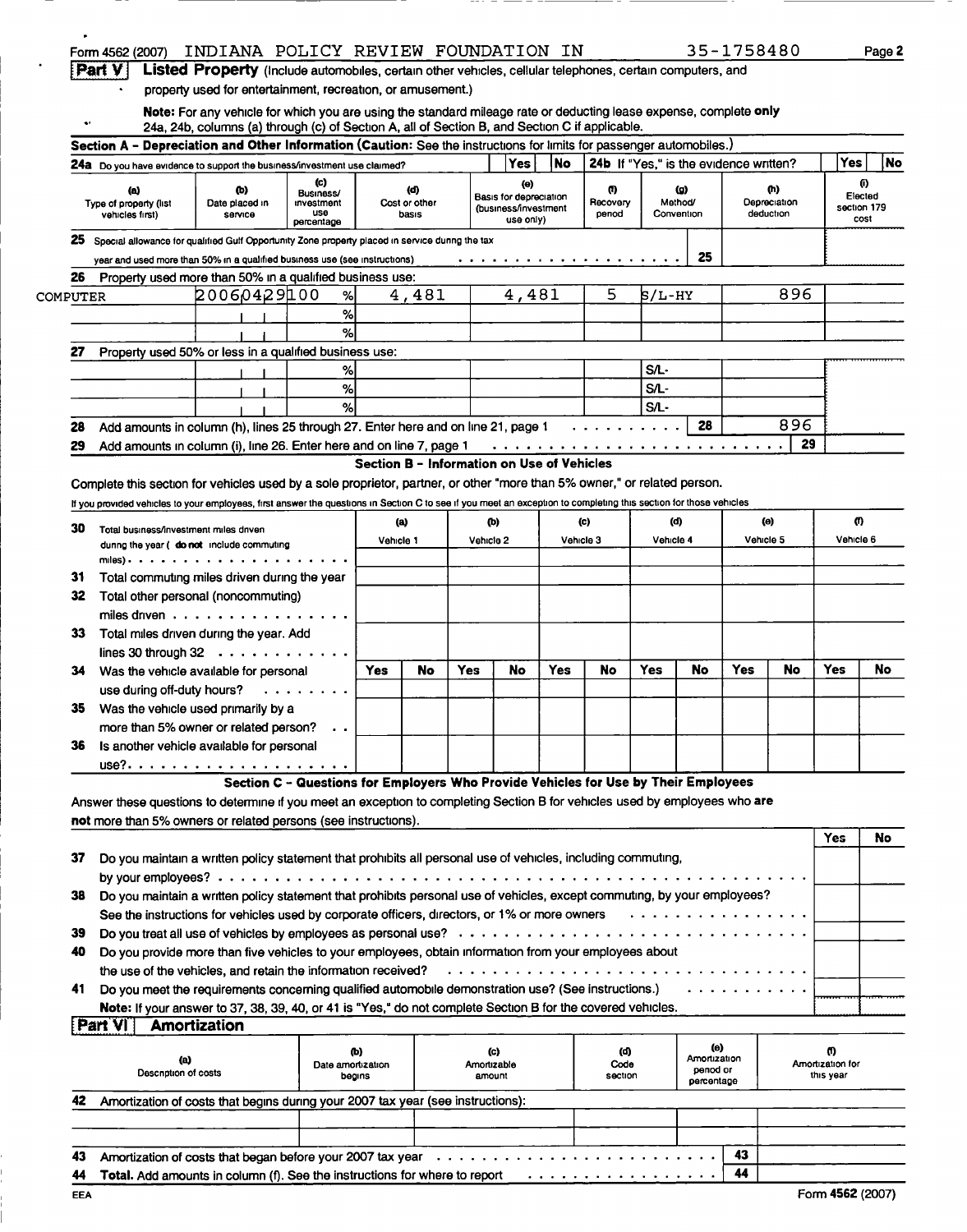| Name(s) as shown on return                                                                | <b>Federal Supporting Statements</b>                     |                             |                         | 2007<br><b>PG 01</b><br><b>FEIN</b> |
|-------------------------------------------------------------------------------------------|----------------------------------------------------------|-----------------------------|-------------------------|-------------------------------------|
| INDIANA POLICY REVIEW FOUNDATION IN                                                       |                                                          |                             |                         | 35-1758480                          |
|                                                                                           | FORM 990, SCH FOR PART II, LINE 25                       |                             |                         | Statement #67                       |
| Description<br>COMPENSATION SCHED                                                         | Total                                                    | Program<br>Services         | Management<br>& General | Fundraising                         |
| <b>BASE PAY</b>                                                                           | 85,600                                                   | 85,600                      |                         |                                     |
| <b>BONUSES</b><br>HEALTH INSURANCE                                                        | 8,000<br>12,635                                          | 8,000<br>12,635             |                         |                                     |
| DISABILITY INSURANCE                                                                      | 3,670                                                    | 3,670                       |                         |                                     |
| LIFE INSURANCE                                                                            | 4,457                                                    | 4,457                       |                         |                                     |
| TOTAL                                                                                     | 114,362                                                  | 114,362                     |                         |                                     |
|                                                                                           | FORM 990, SCH FOR PART IV, LINE 57<br>LAND ETC. SCHEDULE |                             |                         | <b>PG 01</b><br>Statement #116      |
|                                                                                           | <b>Basis</b>                                             | Accumulated<br>Depreciation |                         | End of Year                         |
| Category or Item<br>OFFICE FURNITURE                                                      |                                                          |                             |                         |                                     |
| <b>COMPUTER</b>                                                                           | 4,751                                                    |                             | 1,614                   | 3,137                               |
| TOTAL                                                                                     | 4,751                                                    |                             | <u>1,614</u>            | <u>3,137</u>                        |
|                                                                                           |                                                          |                             |                         | Statement #A01                      |
|                                                                                           |                                                          |                             |                         |                                     |
| T. CRAIG LADWIG                                                                           |                                                          |                             |                         |                                     |
| Explanation<br><b>WAGES</b><br>HEALTH INSURANCE<br>DISABILITY INSURANCE<br>LIFE INSURANCE | 93,600<br>12,635<br>3,670<br>4,457                       |                             |                         |                                     |
|                                                                                           |                                                          |                             |                         |                                     |

STATMENT LD